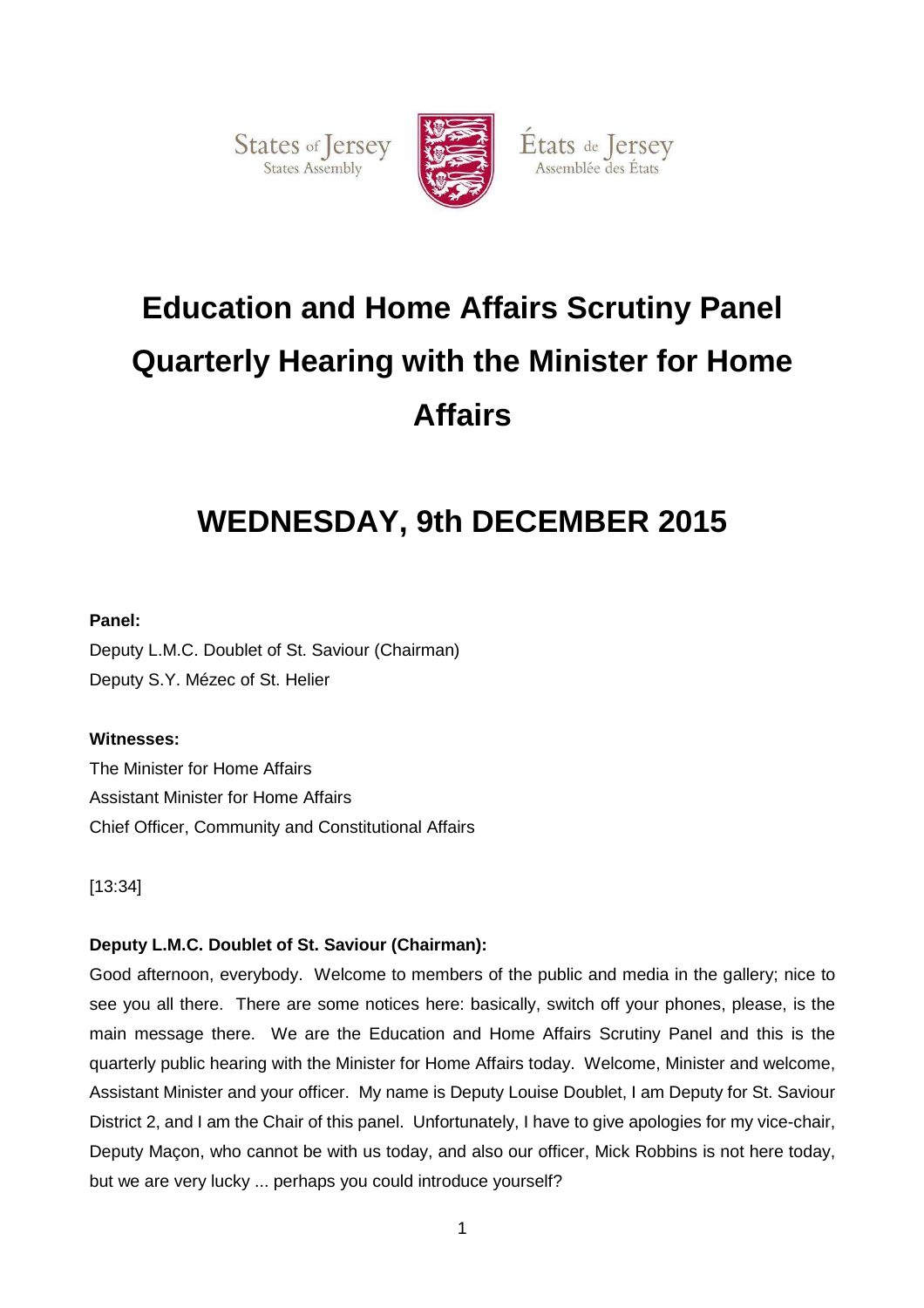## **Scrutiny Officer:**

Sammy McKee, Scrutiny Officer for the Environment Panel.

## **Deputy L.M.C. Doublet:**

Thank you, Sammy, for joining us.

## **Deputy S.Y. Mézec of St. Helier:**

Deputy Sam Mézec, St. Helier No. 2.

## **The Minister for Home Affairs:**

Deputy Christina Moore, Minister for Home Affairs.

## **Assistant Minister for Home Affairs:**

Constable Deirdre Mezbourian, Assistant Minister for Home Affairs.

## **Chief Officer, Community and Constitutional Affairs:**

Tom Walker, Chief Officer with responsibility for Home Affairs.

## **Deputy L.M.C. Doublet:**

So we have got a few questions to get through today. We will aim for a 3.00 p.m. finish but we have got a bit of flexibility, I think. What time would you need to be away by at the latest?

## **The Minister for Home Affairs:**

That would suit us perfectly fine, thank you.

## **Deputy L.M.C. Doublet:**

Shall we say 4.00 p.m. at the absolute latest; I am sure we will not need that long. Minister, have you read and understood the statement in front of you?

## **The Minister for Home Affairs:**

I have, yes, thank you.

## **Deputy L.M.C. Doublet:**

I am going to just pass over to Deputy Mézec for the first question, which is question number 12. I think that is the only change we have made.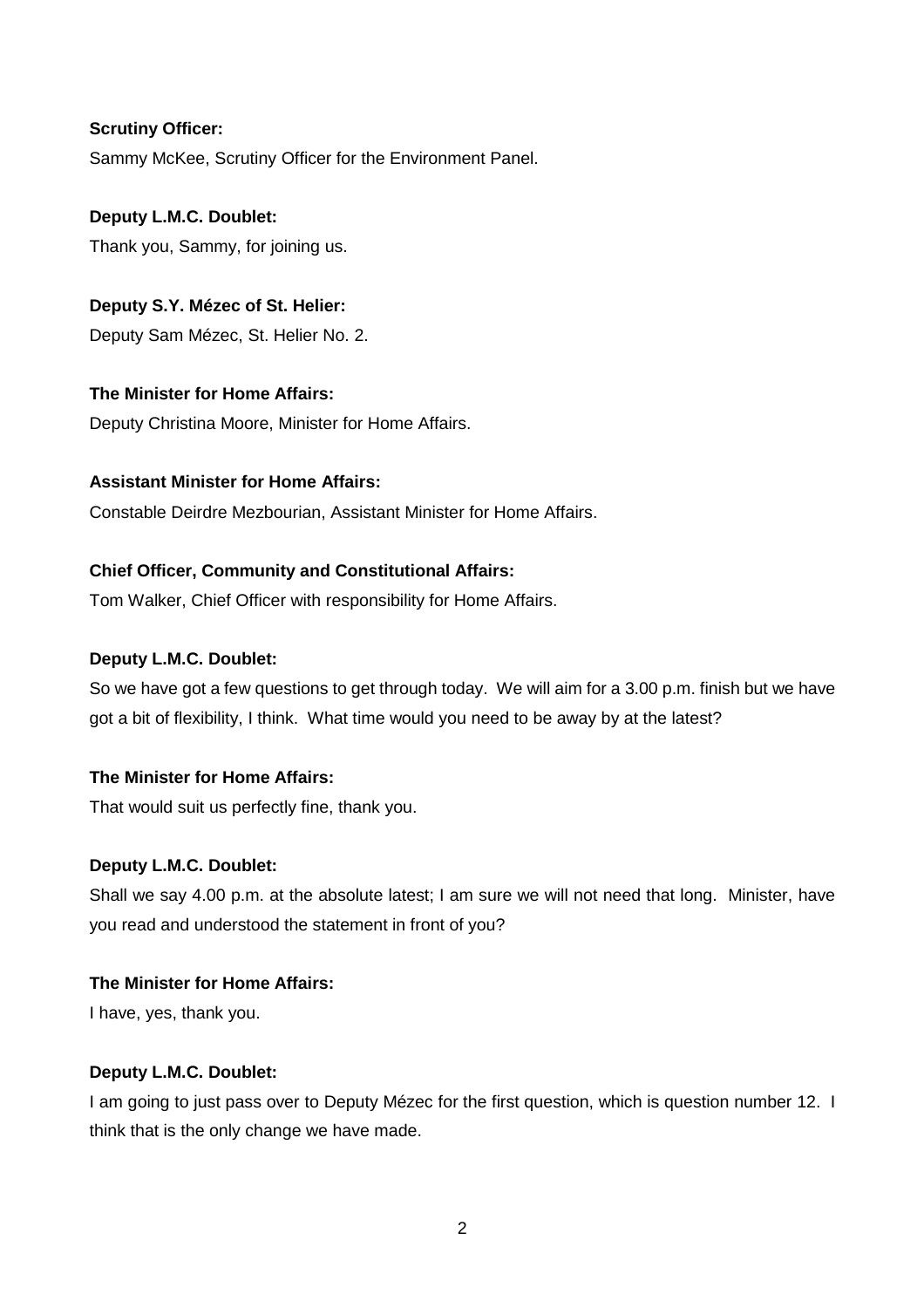#### **Deputy S.Y. Mézec:**

Simply because it seems sensible to just get it done and out the way. It is about the Prison Board of Visitors Review, which we have done and handed you the report. We have an indication of what your response is now. Could you just state what that is for the record?

#### **Assistant Minister for Home Affairs:**

Well, as we discussed on the radio together some weeks ago now, it seems, we accept the recommendation of the panel, we are very grateful to the panel for their report; it is an extremely useful piece of work and we have made the necessary steps to introduce a fully independent Board of Visitors.

#### **Deputy S.Y. Mézec:**

What do you envisage the timeline being?

#### **The Minister for Home Affairs:**

We hope that should happen over the course of the next year, really, with perhaps a shadow board at some point so that there is an element of crossover, with the new board being fully operational hopefully by January 2017.

#### **Deputy S.Y. Mézec:**

Excellent. Do you foresee anything that could potentially complicate things along the way that might delay it, or does it look like it will be a reasonably clear path?

## **Chief Officer, Community and Constitutional Affairs:**

I think we would say at this stage it looks like a reasonably clear path.

#### **The Minister for Home Affairs:**

The only hurdle I can imagine would be if people do not come forward and want to take part, but I think we have a very strong voluntary ethic in the Island and I am sure we have other similar boards and groups that are well-populated with an interesting balance of people and I am sure we will have an equally good and solid cross-section of people coming forward to take part in this.

#### **Deputy S.Y. Mézec:**

Will this come to the States Assembly for a vote and do you have any idea when that would be?

## **Chief Officer, Community and Constitutional Affairs:**

I believe that the current Prison Board of Visitors exists by virtue of both secondary regulations and also in the primary Prison Law and so the change can only happen with a change in the law which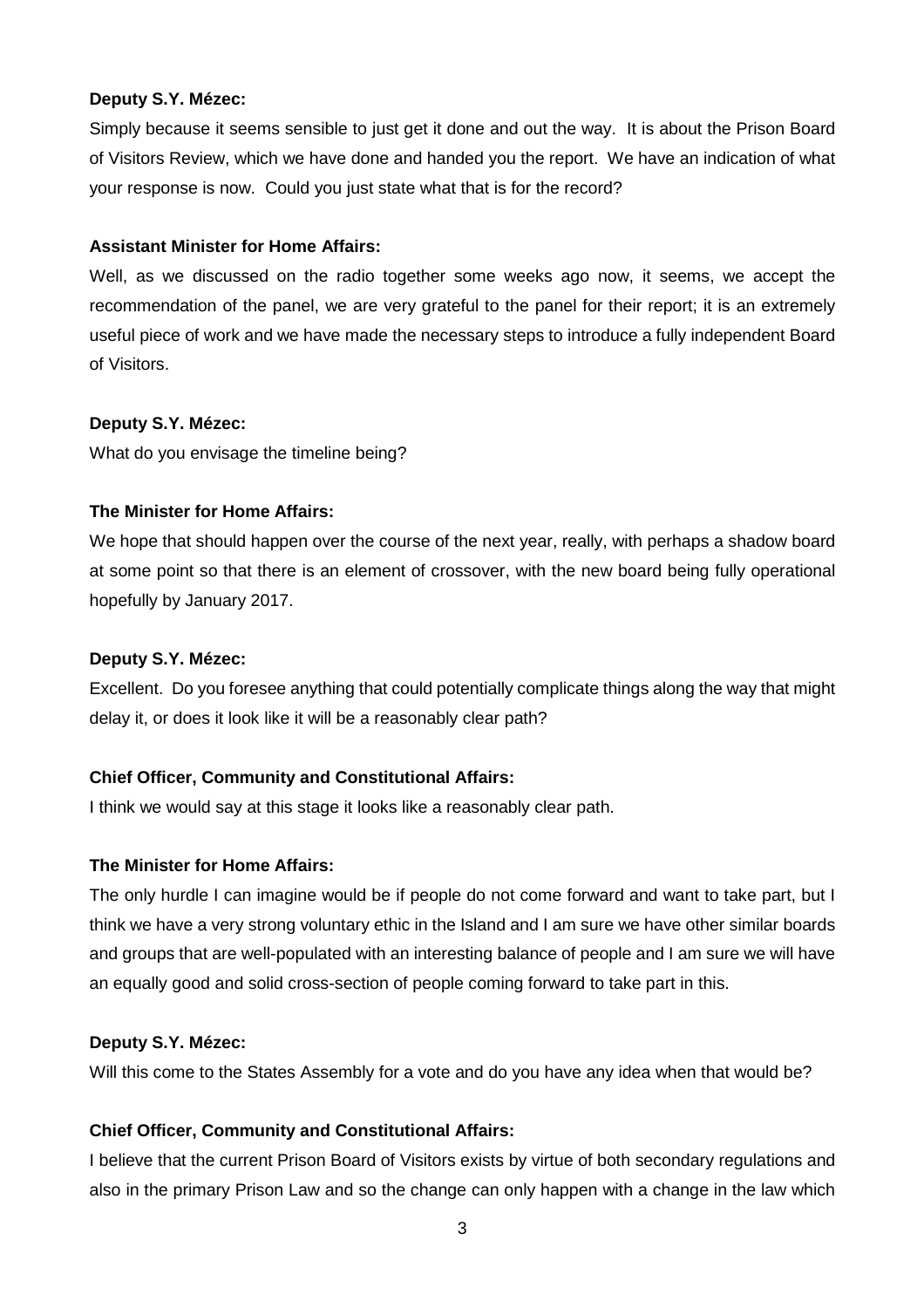the Assembly would need to vote on. So the intention is that at the start of 2016 we will start the process of law drafting as to what those provisions would look like with a view to getting them lodged during 2016 and then seeing what the Assembly's decision is, and then we will take it from there. So, yes, the Assembly will get to vote on the legislation that brings about the change.

#### **Deputy S.Y. Mézec:**

Okay, that is it.

## **Deputy L.M.C. Doublet:**

Thank you. Just to thank you all again for your participation with the review and we are pleased that it has been a success, so thank you for that. So question 1 on your sheets. How is the new Police Headquarters coming on, please?

## **The Minister for Home Affairs:**

Well, we are looking forward to attending the topping out ceremony, which I think is 7th January next year, so you will gather from that date that things are running very well; they are running to time and on budget also. At the moment I think we have not been able to physically visit the site, which is a great shame, just due to time, really, but the cells and the ground and basement levels are generally in place and working on building up from the ground at the moment.

## **Deputy L.M.C. Doublet:**

On the last public hearing we had you were aiming for March 2017 for the date that the police would move in. Is that still on track?

## **The Minister for Home Affairs:**

Yes.

## **Deputy L.M.C. Doublet:**

Brilliant. Any further questions on that? I did want to ask about the parking, which we discussed at the last hearing, and I think you were still in discussion about the parking. I think you said there was some parking that was allocated, but it was unclear whether it would be still that the public would have to use paycards to go and visit the police or whether there was somewhere they could go and park for free to just pop into the police station. Are you able to have those free parking spaces for people visiting the police station?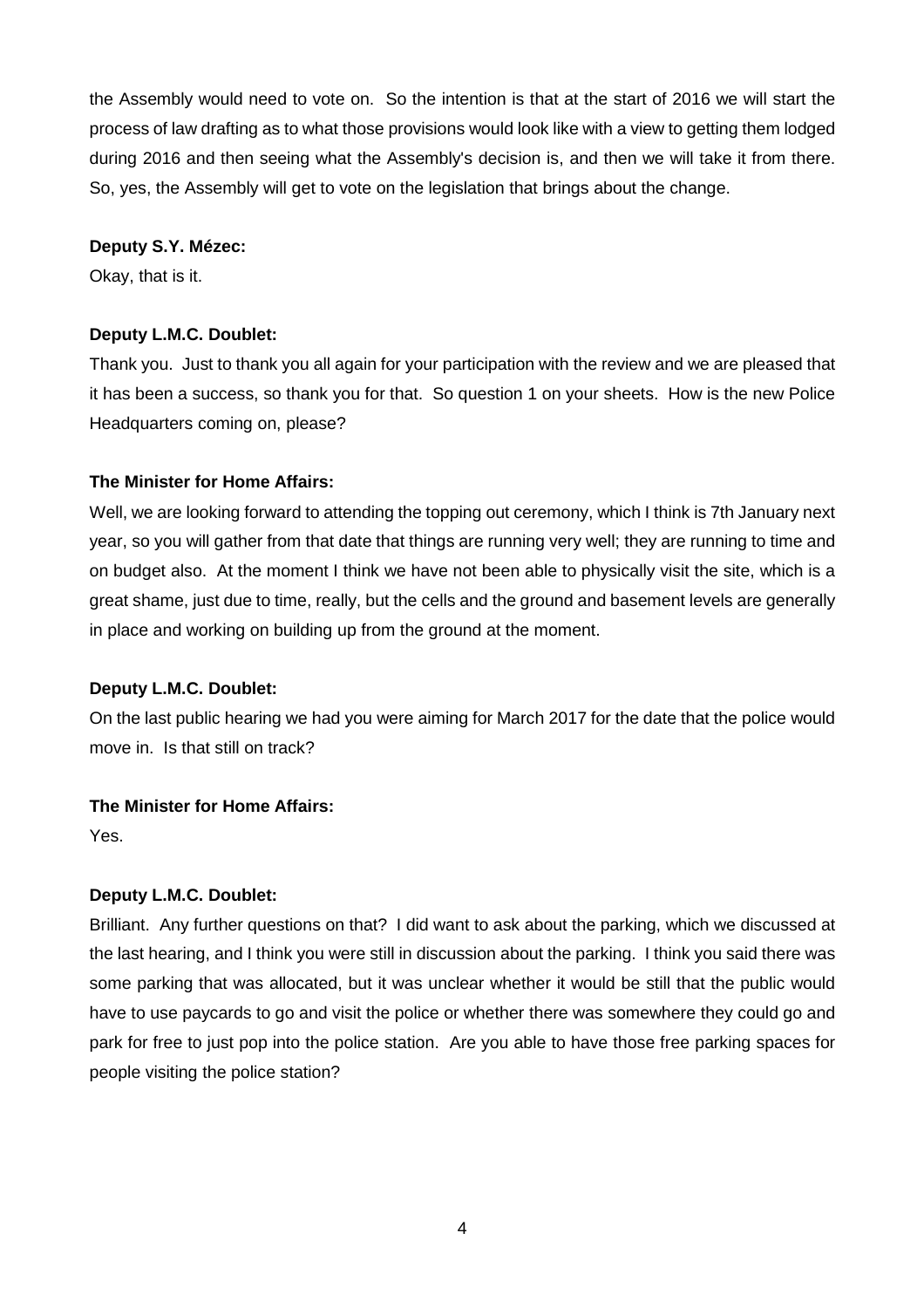## **The Minister for Home Affairs:**

I am not aware that we have reached a decision on that yet at this point, I am afraid, but the Chief Officer has just suggested, which I think is a very fine suggestion, that you might wish to attend the topping out ceremony on 7th January.

#### **Deputy L.M.C. Doublet:**

That would be very nice.

## **The Minister for Home Affairs:**

I am sure that you will get an invitation.

#### **Deputy S.Y. Mézec:**

Then you could examine the parking facilities at the same time.

#### **Deputy L.M.C. Doublet:**

We will examine it closely. Yes, I think we would be pleased to attend that, at least some of us. Thank you. So could you keep us updated on the discussions with the parking spaces? I think that would serve some public interest, so we would like to hear about that, please.

#### **The Minister for Home Affairs:**

Yes.

## **Deputy L.M.C. Doublet:**

That is all I have got on that one. So now we are on to question 2 on your sheets. Deputy Mézec?

#### **Deputy S.Y. Mézec:**

Yes, I think this is one that we inevitably have to ask given events over the past weeks. After what happened in Paris with the horrific attacks there what, if anything, has been done in terms of our own border and security services, just to be on the safe side?

## **Assistant Minister for Home Affairs:**

Yes, well, I am happy to answer that. Clearly the Jersey Customs and Immigration Service work very closely with our States of Jersey Police officers and both agencies are in regular contact with the French authorities, even without the terrorism attacks in Paris, so that is part of their day-to-day working. There is obviously an exchange of information and intelligence-led plans are implemented, but following specifically the incident in Paris, the initial response really involved all flights and sailings from the continent being closely monitored by the Customs officers and States of Jersey Police Special Branch officers. Stop-checks were conducted on all passengers and vehicles arriving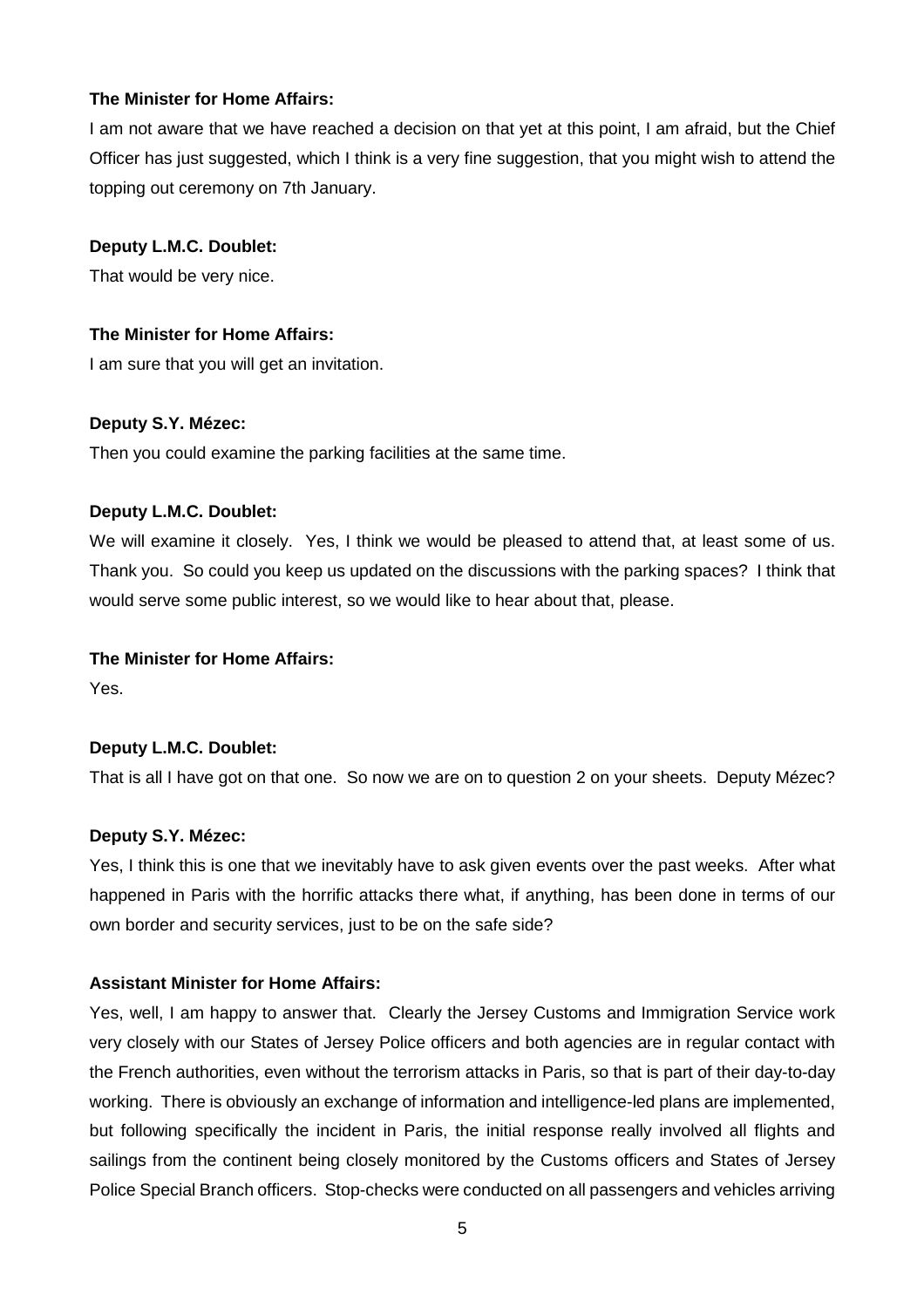from France and also unaccompanied freight. What was also introduced was 100 per cent swiping of passports of travellers arriving from outside the C.T.A., which is the common travel area. The 100 per cent swiping of passports is the same as is being effected in the U.K. (United Kingdom) with all arrivals from outside of the common travel area. There are routine patrols of the ports and the airport being undertaken by Special Branch and Customs officers, and they are supported by a very noticeable uniformed presence of Customs and States Police, and that is continuing and will continue.

#### **Deputy S.Y. Mézec:**

We spoke about Customs and Immigration service in January at the last hearing and you mentioned that a new rent arrangement had been agreed with the Ports of Jersey, which had given you leeway in terms of allocating budgets. Because of what has had to be done recently, has that added extra pressures in terms of what resources you are able to allocate?

#### **Assistant Minister for Home Affairs:**

I think it added extra pressure, but it is being managed within the resources that are available and, may I say, managed well within those resources.

#### **Deputy S.Y. Mézec:**

In future then when further reviews are done in terms of how services are being managed and funded, where do you see that going for the Customs and Immigration service? Is it going to continue to be funded at the current level or are you going to have to continue to make savings, bearing in mind last time I think you spoke about the difficulty in how staff-cost-heavy the budget currently is?

## **Assistant Minister for Home Affairs:**

Yes. That applies to all sections of the Home Affairs Department. My concern has always been with Customs that they have been underfunded. In fact, this is where Scrutiny plays a very interesting role, because some years ago, when I chaired your panel, we undertook a review into Customs and our recommendation was to increase the staffing levels, and that was taken up by the Minister at the time, and levels were increased. Now, it is really my intention to not see those levels reduced. That is one of my aims as Assistant Minister with delegated responsibility to ensure that we do not reduce down. But we are managing vacancies and things like that, and we will have to review because there will be funding pressures, but I will do my best to ensure that physical ...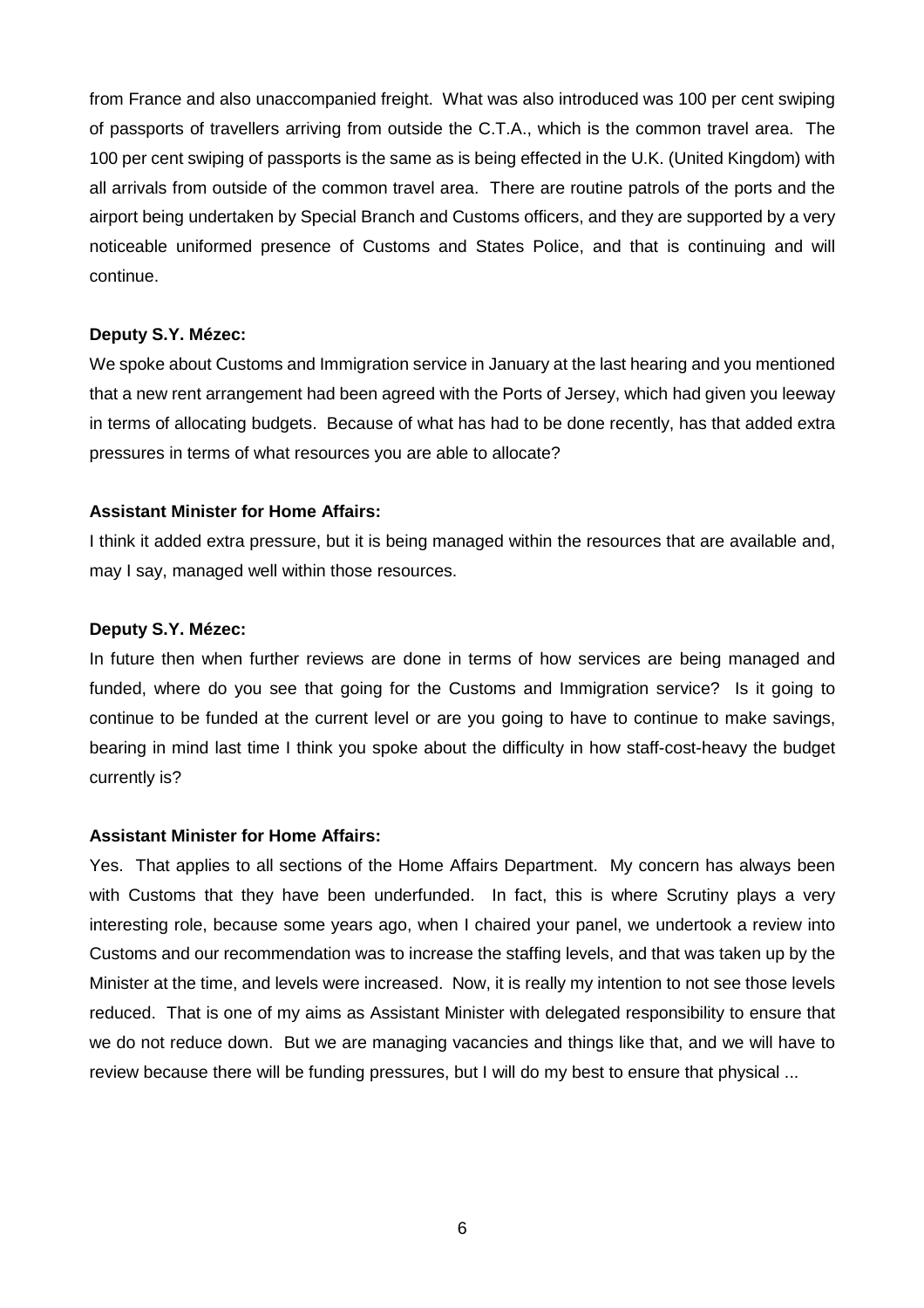#### **Chief Officer, Community and Constitutional Affairs:**

I was going to add that one of the things that the post-Paris attack has really shown us has been the strength of the multi-functionality model, both within Customs, the fact that the Passport officer is also a Customs officer is also a Borders officer, has really come into its own post-Paris.

#### [13:45]

With introducing, for example, 100% passport checks, that is just a lot more officers at ports and harbours clearing people. So the ability to pause work in, say, the Passport office and for those officers to join a frontline Border team to deal with that. The same with the police, who have also made a lot of progress on multi-functionality and every officer having more than one role and the secondary role again means that if you have got to up your Border force and you have got to deploy on standby more armed officers, and those sorts of things, well, you have got a lot more multifunctional officers to call upon to do that, to respond. So I think it has been quite good to see that investment over the years in multi-functionality in Customs, and more recently in Police, has started to really pay dividends.

#### **Assistant Minister for Home Affairs:**

Yes. I think it is important to emphasise that obviously there needs to be, and there is, a very close working relationship between the Customs service and the States of Jersey Police, and they are exploring areas of potential closer working which we are waiting to have some updates on.

#### **Deputy L.M.C. Doublet:**

That sounds interesting. We would be grateful to be updated on that.

#### **The Minister for Home Affairs:**

In terms of finding efficiencies as well, Customs and Immigration are one of the leading departments in the States of Jersey in terms of Lean management and, really using that skill base that they have within that department, they have been able to find efficiencies and are constantly working on finding newer ones that continue to innovate and evolve the service.

#### **Deputy S.Y. Mézec:**

You mentioned 100 per cent passport swiping for people coming from outside the C.T.A. Has that resulted in extra detections of people who are known by authorities to potentially be at risk of committing a crime, or anything like that?

#### **Assistant Minister for Home Affairs:**

Can you rephrase that? I am not quite sure that ...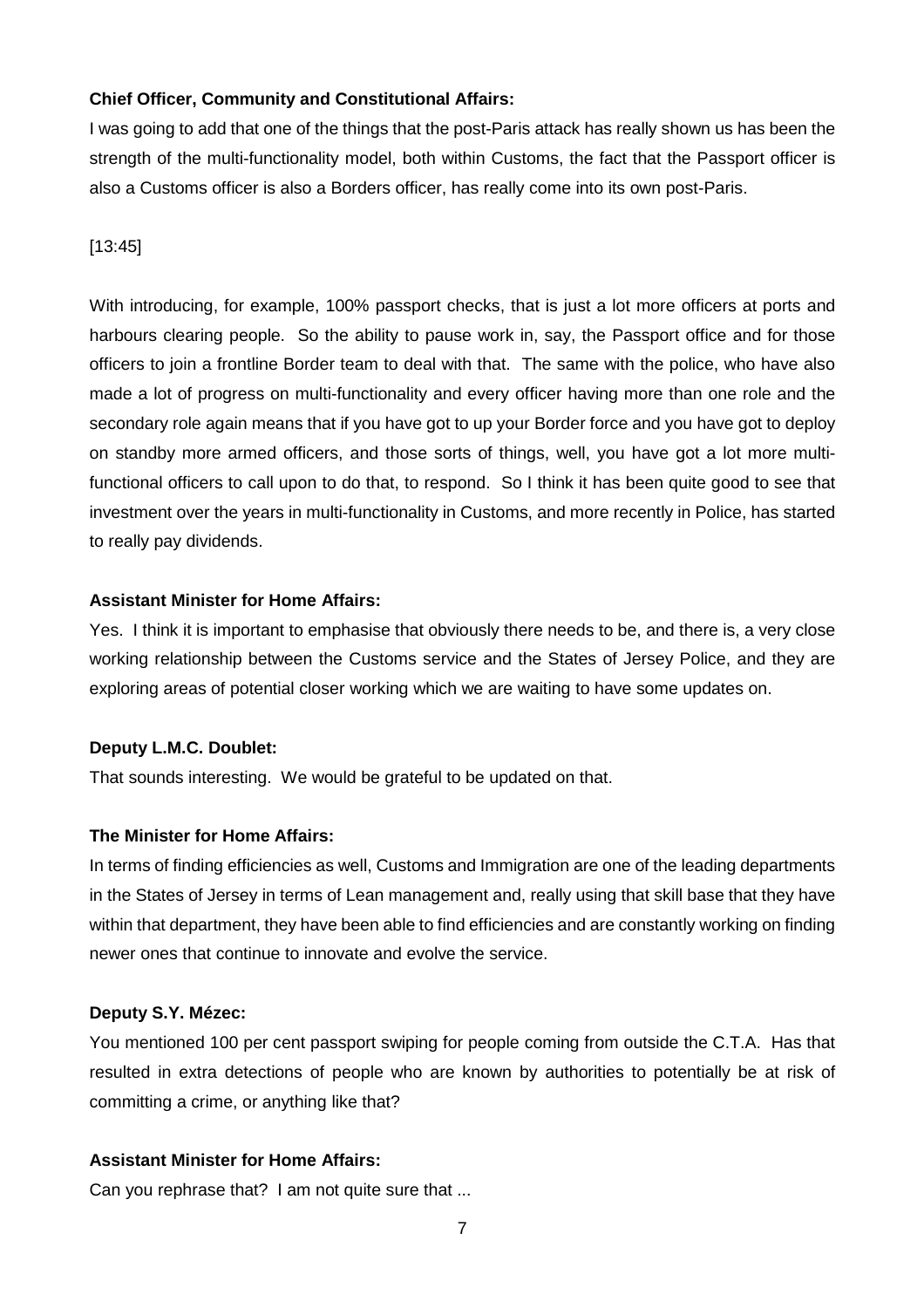#### **Deputy S.Y. Mézec:**

Presumably, when you swipe a passport, if somebody who should not really be coming into the Island, the screen will flash up red or notes come up that this is someone who maybe an eye needs to be kept on, have you detected any more people as a result of 100 per cent swiping, then? Sorry, I should have phrased it better.

## **Assistant Minister for Home Affairs:**

Yes, I understand; as a result of passport swiping. I am not aware of that but it is something that we can make enquiries about and get back to you on. It has not been reported to us that that is operational, but we will check. I do not know.

## **Chief Officer, Community and Constitutional Affairs:**

I was just thinking the same as the Assistant Minister. We have had no reports that any numbers have gone up that we are picking up people who would otherwise ...

## **Deputy S.Y. Mézec:**

Which is good news.

## **Chief Officer, Community and Constitutional Affairs:**

It is. It confirms what we thought about the degree of threat and hopefully it also transmits to people coming into our borders that the standard is very high and that we are not a soft option; that it is a very hard option to try and come through borders that are so well screened.

## **Deputy L.M.C. Doublet:**

I think that will be very reassuring to the public to hear that. Thank you, good question. Carry on.

## **Deputy S.Y. Mézec:**

No, I have not got anything I want to ask.

## **Deputy L.M.C. Doublet:**

Nothing else, okay. So you said they are checking passports from people outside the common travel area. Are there any plans to require identification for people going to and from the mainland? Because I do not think you have to have a passport, do you, to go, say, on the ferry to the U.K. and back? Is that something that you think should be introduced?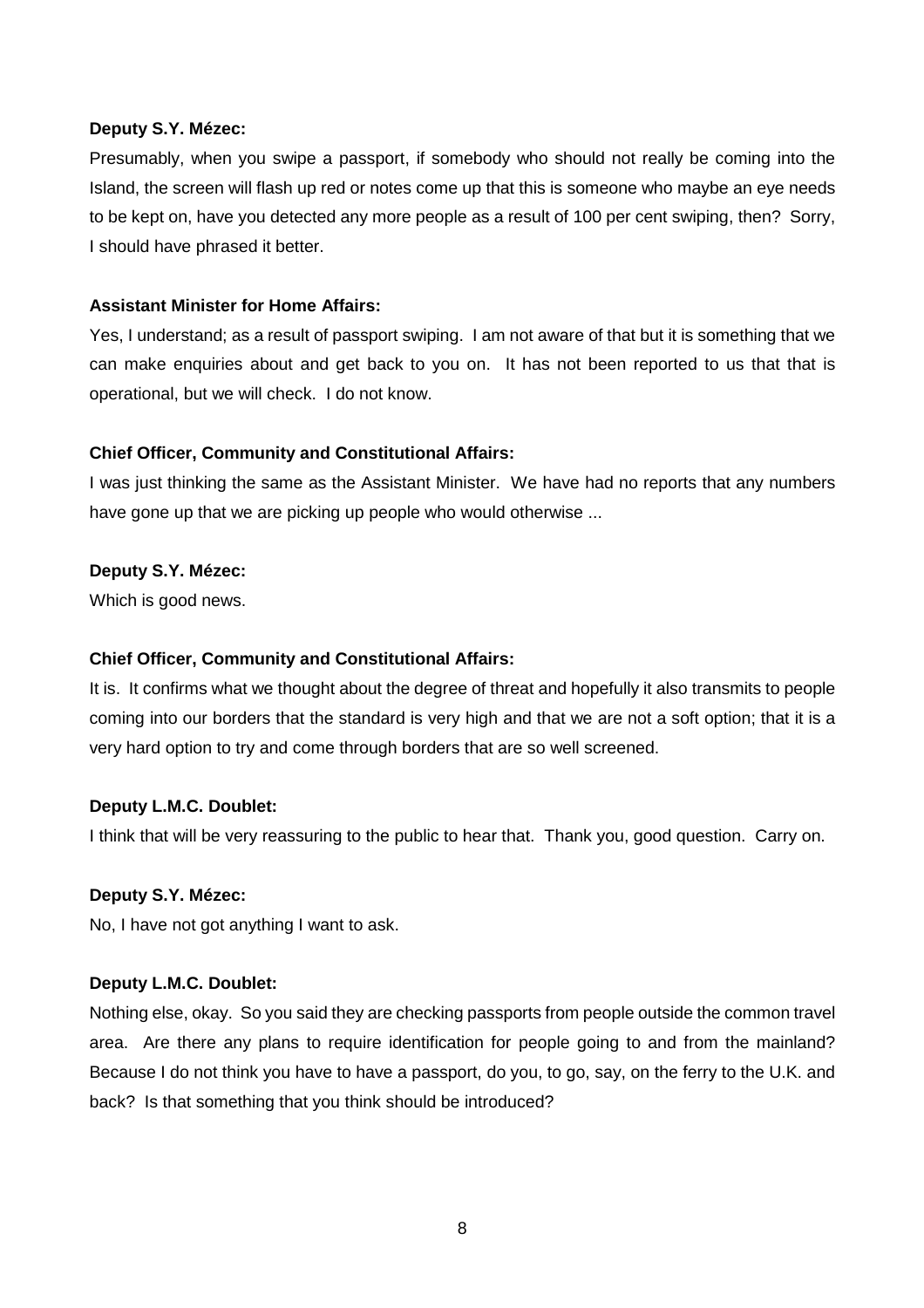## **Assistant Minister for Home Affairs:**

That is all part of the common travel area which at the moment does not require any form of identification or checking for us to pass within that. I do not know if the U.K. authorities are looking to make changes.

## **Deputy L.M.C. Doublet:**

I think in the Isle of Man they are starting to do that, so ...

## **Assistant Minister for Home Affairs:**

Okay.

## **Chief Officer, Community and Constitutional Affairs:**

There are 2 separate things: the travel providers themselves sometimes require I.D. (identification) so, as we know, some of the airlines require I.D. because they wish to check that the person who has bought the ticket is the same as the person who is travelling, for their own reasons. So different travel providers take slightly different policies, but that is different to having the authorities introduce, essentially, fixed border controls and implementing checks. At the moment the common travel area is enshrined in law across the Republic of Ireland, U.K., Scotland and all 3 of the Crown dependencies, and that guarantees freedom of travel. As you know, that builds upon the ancient constitutional right of the Islanders to travel unhindered between here and England, which is one of the oldest constitutional rights that Islanders have. So, at this stage, we are not picking up any firm plans from others to change the common travel area law, which would need to be changed across all the jurisdictions.

## **Deputy L.M.C. Doublet:**

So the ferries and planes can ask people for passports but you cannot request them to?

## **Chief Officer, Community and Constitutional Affairs:**

Yes. But what I would say is that that does not mean that there is not necessarily, therefore, information on people who are travelling, which is something slightly different. So you might not have your passport checked if you are travelling via a certain airline to Gatwick, but that is different to not knowing who is travelling.

## **The Minister for Home Affairs:**

We have recently passed an order in the States Assembly which will require - I think it is from March next year, from memory, and this is under the C.T.A. - that all passengers will be required to provide their advanced passenger information to the relevant airline or travel carrier. I am sure you will be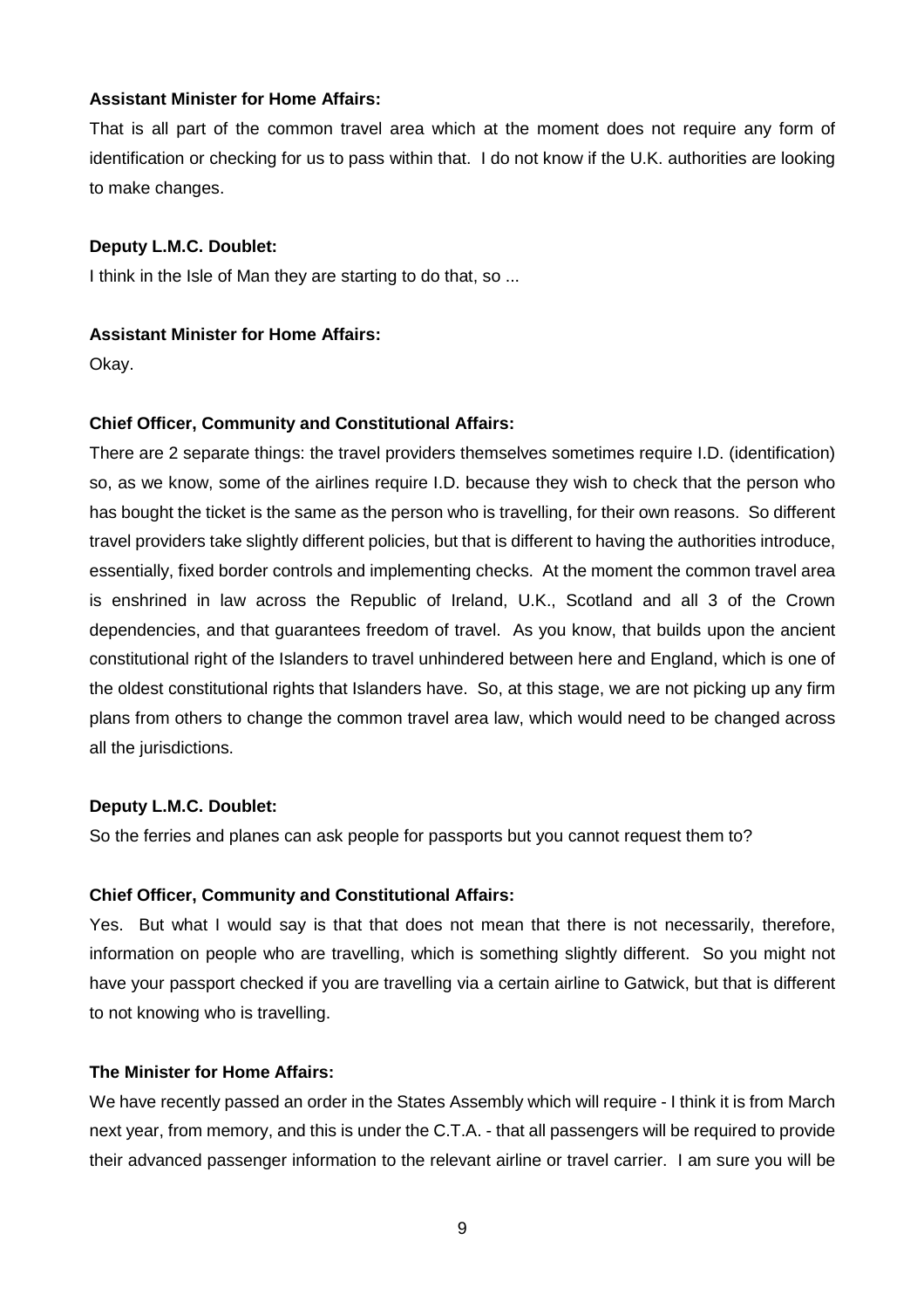familiar with providing that information through airlines already, and that will come into force for us at some point next year.

## **Assistant Minister for Home Affairs:**

But it is not a border check.

## **The Minister for Home Affairs:**

No, it is not a border check.

## **Deputy L.M.C. Doublet:**

No, okay. What is your view on that situation? Do you think more needs to be done there to tighten up security?

## **Assistant Minister for Home Affairs:**

More than we are doing?

## **Deputy L.M.C. Doublet:**

Yes.

## **Assistant Minister for Home Affairs:**

Well, I think everything that we are doing is reflective of what has been done by the U.K. border control agency. I am not aware that we need to be doing anything more, but we are in regular contact, as I say, with the French authorities and the U.K. authorities, discussions are going on all the time at an operational level, so if anything was suggested from the other countries that we needed to consider, then that would be considered.

## **Chief Officer, Community and Constitutional Affairs:**

You will not be surprised to learn that the Police and Customs here are quite well connected in with U.K. agencies, including counterterrorism agencies, and others, and I think that if we were to receive intelligence that travel within the common travel area was causing risk to anyone, either in the islands or in the Republic of Ireland or the United Kingdom, then that would most certainly be acted on.

## **Deputy L.M.C. Doublet:**

Do you have access to the level that you are happy with for people that are coming in? Can you access criminal records and things like that?

## **The Minister for Home Affairs:**

We would not but the relevant departments share information.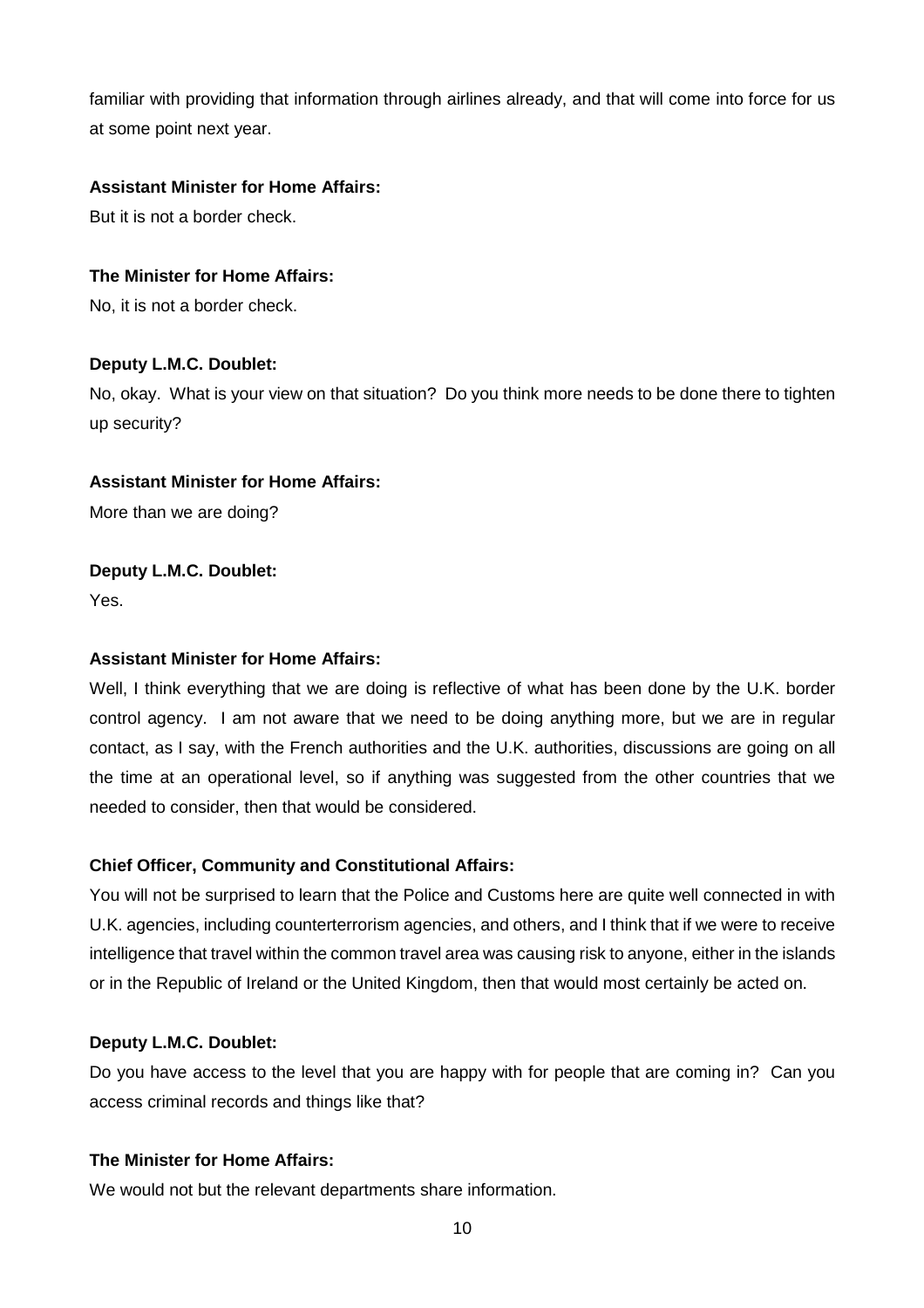## **Assistant Minister for Home Affairs:**

There is an exchange of information between the agencies at the very highest level and intelligenceled plans are implemented as and when they are recognised as being necessary.

#### **Chief Officer, Community and Constitutional Affairs:**

As you will know from cases where people are either stopped or where prosecutions occur, a lot of that is intelligence-led, be it people trying to move illegal drugs around or be it people trying to move around the common travel area who the authorities are looking to either track or apprehend. So the intelligence-led systems seems to work quite effectively at the moment and Jersey, Guernsey and the Isle and Man all form part of that British system to combat organised crime, serious crime and counterterrorism. So, yes, where there are people who are put on watch lists or stop lists, then we are able to implement those locally.

## **Deputy L.M.C. Doublet:**

Thank you for that. Anything to add?

#### **Deputy S.Y. Mézec:**

No, that is it.

## **Deputy L.M.C. Doublet:**

Let us go to question 3, please, the money question. Minister, how will you deal with further cuts, should they be asked of you, in the second part of the M.T.F.P. (medium-term financial plan)?

#### **The Minister for Home Affairs:**

Well, as we have outlined previously, we are constantly working on improving efficiencies within the department and officers, and I think we are going to talk later about the new model of policing which, as well as being a response to modern life and ensuring that the police are responding to demand as it currently is within our community, that also will hopefully form some efficiencies in terms of improving working practices. The Assistant Minister has mentioned that there is an element of protection required in some areas of the department and so we will be looking at other areas to ensure greater efficiencies and to find those savings. But a lot of work has been done. We can go on and describe the model later or we can talk about that now, as you prefer, but generally there is a great feeling among staff and in the department that people are rising to the challenge of providing best value for money to the public and best possible level of service as well.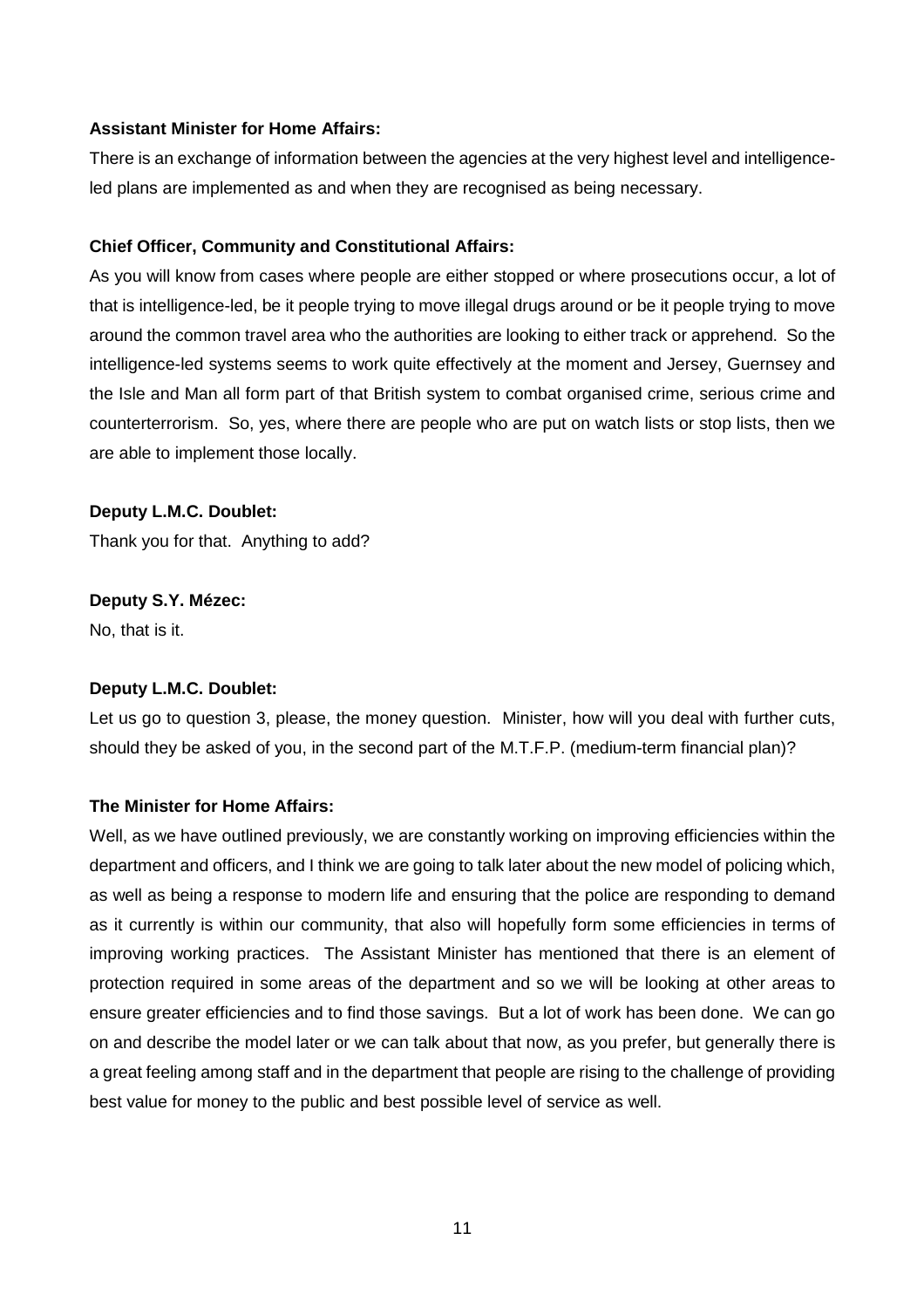Let us keep it quite general at the moment. There was something that I think we were quite concerned about that came up from the M.T.F.P. hearing and when we were talking about the budget generally. The quote from your Deputy Chief Officer of the Police was that if further savings were required then ultimately they would have to make savings from their staff budget. While we are on the police, I was going to say this when we were talking about the new operating system, I just wanted to declare for the record that I am living with a serving police officer and if you would like me to withdraw and for Deputy Mézec to take all of these questions, please say, otherwise ...

## **The Minister for Home Affairs:**

We are grateful for your declaration and, I think, content to continue. As I mentioned, across the department we are very staff-rich; the vast majority of our budget is composed of staff cost, particularly high in the Fire service but, equally, I think about 85 per cent of the Police budget involves staff cost. So ultimately that is an area where efficiency drives may have some impact. However, we also have a need, because if there is a crisis we cannot call upon a force from next door, they simply are not there, we have to ensure that we can deal with all emergencies and keep the public safe at every possible opportunity. So within that there are currently initiatives elsewhere whereby the Police and Fire service are assisting each other and there is some crossover in training, so it is worth looking at systems like that. At the moment it is very much at an early stage and almost keeping an eye out of pure interest on what is going on and what is good practice and what trends are being followed by other services in other parts of the world. Also, we have the opportunity to use modern technology to our best advantage because at the moment the police officer still goes out to work with his notebook and pen and that is very much out of date. A bid has ...

## **Deputy L.M.C. Doublet:**

Or her.

## **The Minister for Home Affairs:**

Quite right; thank you for your correction. So there is a bid currently in for money to introduce a mobile technology element to policing, which would enhance what the police do, keep them out on the street as a visible presence rather than being called back into the office to complete the necessary paperwork that is part of the job as well. Also that should cause some efficiencies as well in terms of the time it takes to process work.

## **Deputy L.M.C. Doublet:**

Just to be clear, is it iPads or similar kind of tablets that the police will get?

[14:00]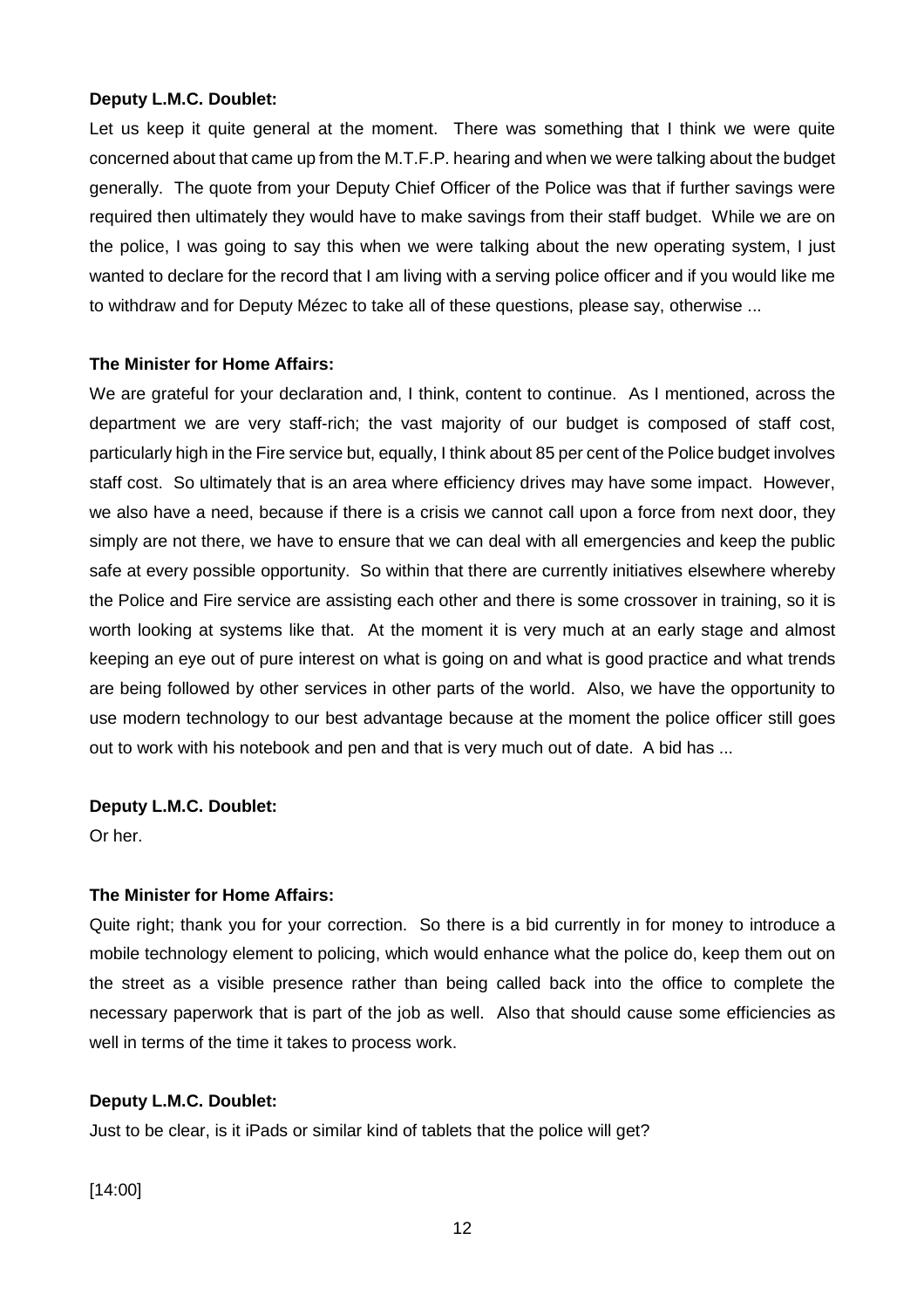I think that might be something that the public would look at and think: "Well, we are in difficult times financially and the police are getting iPads" but you are saying it would create efficiencies and in the long run they will save money for the department and for the taxpayer?

## **The Minister for Home Affairs:**

If it is accepted, and it has not yet been so, it would very much be an invest-to-save opportunity. Because if you consider the time it takes to handwrite a witness statement, for example, and then to duplicate those statements when you could automatically put that into a hand-held device and send it back to the office electronically, it is a no-brainer, really, in terms of the time it would take to process simple parts of work.

## **Deputy L.M.C. Doublet:**

Did that come from the Lean process? Where did that idea come from?

## **The Minister for Home Affairs:**

This has been something that officers have been working on for some time. They have been out and looked at other examples elsewhere. I guess it would follow Lean principles but it is purely part of a modernisation process.

## **Deputy L.M.C. Doublet:**

Can you give us a rough figure on how much you would be asking for for that growth, basically?

## **The Minister for Home Affairs:**

I do not have that figure to hand, I am afraid ...

## **Chief Officer, Community and Constitutional Affairs:**

I am racking my memory; I think it is around a million pounds. I will find out.

## **Deputy L.M.C. Doublet:**

Yes. Maybe we could have that by email. We would appreciate that. Thank you. Do you want to follow up on ...

## **Deputy S.Y. Mézec:**

Not at this time, no.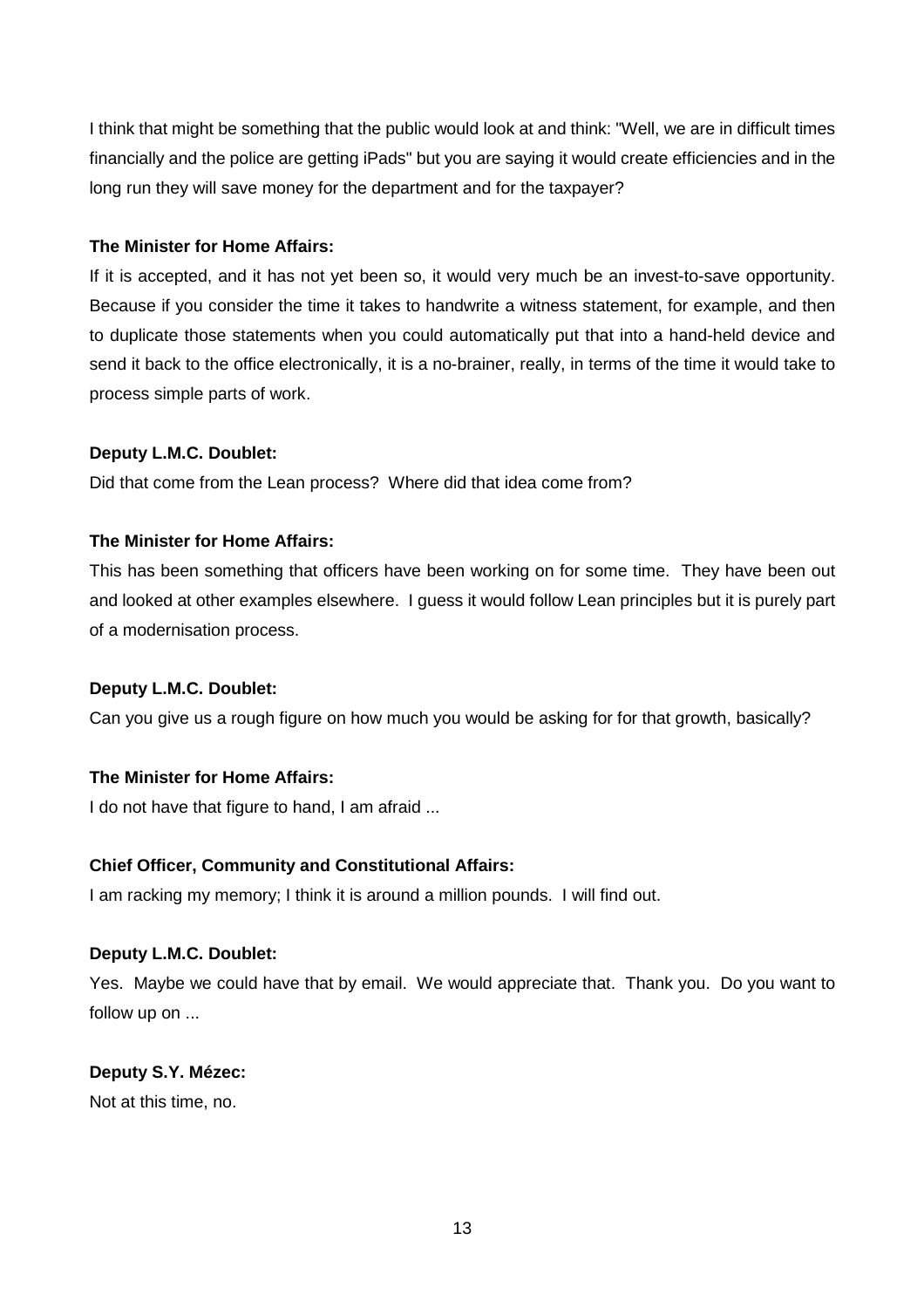No, okay. I am losing where we are now ... that was question 3, so we have kind of gone into question 6, really, have we not, as well?

#### **The Minister for Home Affairs:**

We have a little.

#### **Deputy L.M.C. Doublet:**

That is fine. We will stay on that a bit more. Sorry, let me just get my train of thought back.

#### **Deputy S.Y. Mézec:**

I was going to ask something a bit more general.

#### **Deputy L.M.C. Doublet:**

Go on, then. I am sure it will come back.

#### **Deputy S.Y. Mézec:**

Within the entirety of the Home Affairs Department, are there any areas or levels where you would be prepared to categorically rule out any redundancies on the basis that that service, despite any different styles of management, or whatever, simply could not be done with fewer people in post? Are there any areas you are prepared to do that?

## **Chief Officer, Community and Constitutional Affairs:**

Could I just clarify, do you mean making people redundant or do you mean just reducing staff numbers? Because obviously staff numbers tend to get reduced through natural wastage not through making people redundant. I just was not sure whether it was redundancy or reduced staff.

#### **Deputy S.Y. Mézec:**

Specifically redundancy, and I do not include in that moving somebody from one sub-department to another sub-department of people. Are there any areas where you are prepared to say: "This service needs this amount of people and in any cost-cutting exercise we will not be prepared to reduce those numbers in that area"?

#### **The Minister for Home Affairs:**

I think the key part of Home Affairs, about keeping the public safe, and it is very much their frontline services, so I would say that we could not give you a definitive answer to that question because it is not a question that we have considered as yet. But our primary objective is to maintain frontline services and to protect the public, and so our very best endeavours are always being made to ensure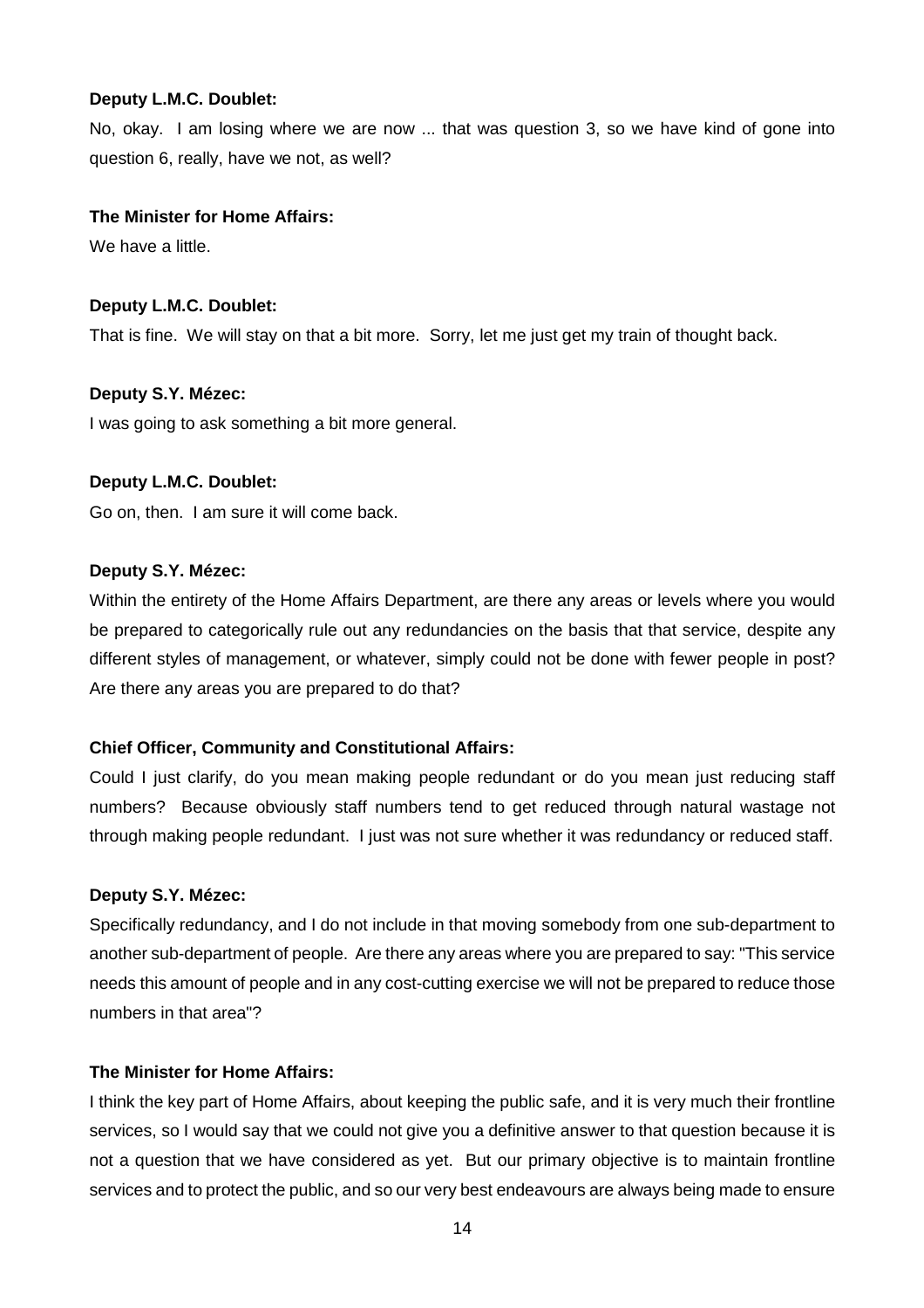that we have the people there. We have already described the high percentage of each budget that is composed of staff cost and it is absolutely understood that those staff, that have dangerous and difficult jobs sometimes, are there to do the work.

## **Deputy S.Y. Mézec:**

Could you identify specific places then where you are confident that the level of service simply could not be maintained with fewer people in those posts and you would be prepared to say that the staffing numbers there will most likely stay as they are?

#### **The Minister for Home Affairs:**

No. I think I just said that we have not completely considered it in those terms but what I did describe earlier was the fact that, out of pure interest at the moment, we are looking to other services and other places where new roles are being created and new synergies are being created between services. We already have it here to an extent where the Fire service have trained to undertake some paramedic duties so they can be first responders and assist people, if they need, with first aid. So that, perhaps, is something that we might be seeing more of in the future across different services, but it is not a question that we have fully answered as yet but there are many things to consider at the moment.

#### **Deputy L.M.C. Doublet:**

Can I ask you on this: the Deputy Chief Officer of Police informed us that there were 213 police officers at the moment and through natural wastage the number may drop below 200. He went on to say he would be concerned if it got to that 200 point. Do you know what the numbers are now? Are they reducing and will you try to keep that floor of 200 officers or are you recruiting or increasing them?

#### **The Minister for Home Affairs:**

The current figure remains as it was at that point, I think; 214.5.

#### **Deputy L.M.C. Doublet:**

Okay. That is one more then ...

## **Deputy S.Y. Mézec:**

213.5 I think is what we have.

## **The Minister for Home Affairs:**

I am pretty sure this week it was 214.5, so I do not know where the extra one has come from.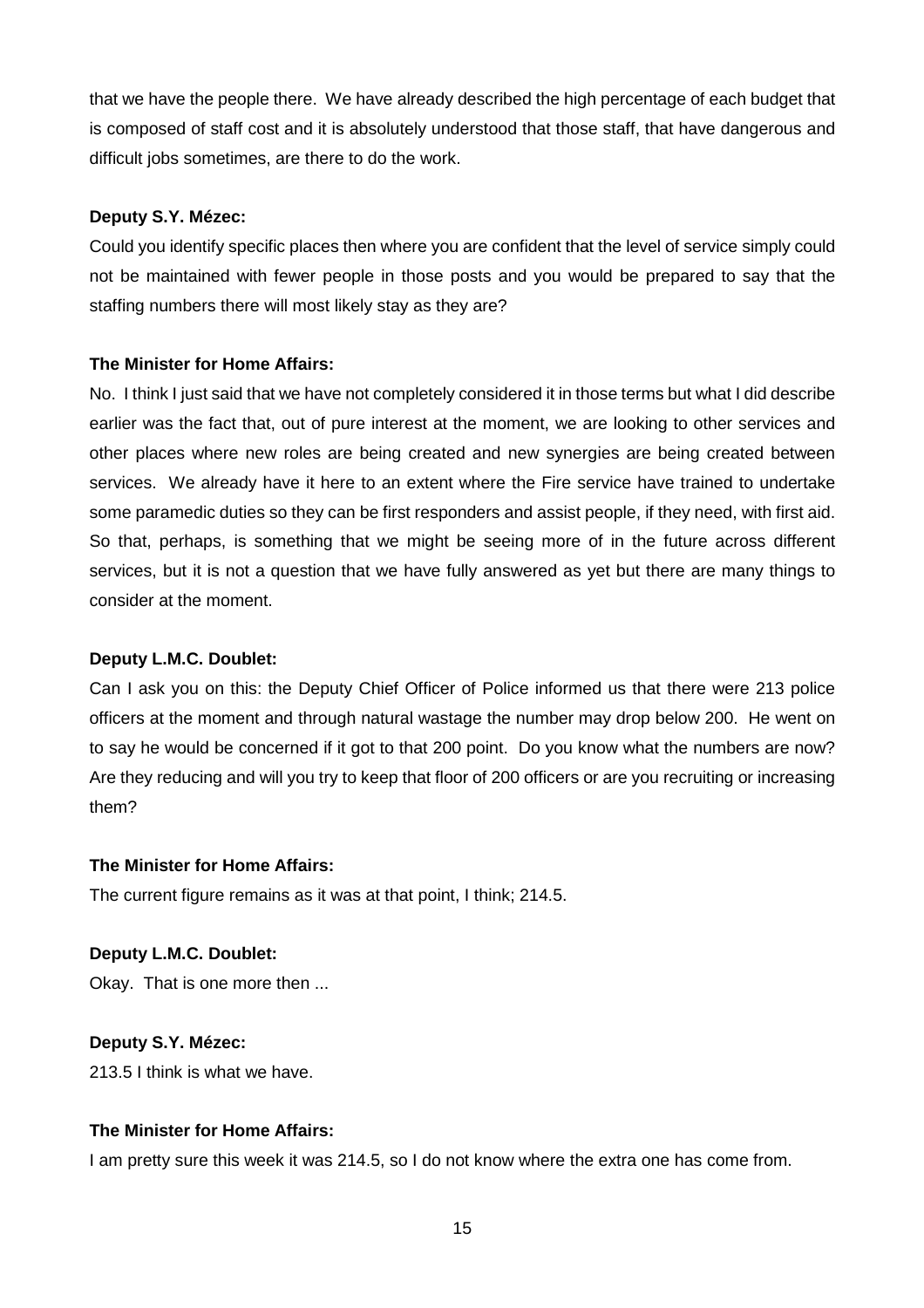Okay. We found an extra one somewhere.

#### **Deputy S.Y. Mézec:**

Or maybe 2 halves.

#### **The Minister for Home Affairs:**

I am trying to remember, it might be... It is a difficult figure to give a precise answer to. There are different ways of looking at it and different people will always have a different approach. As we described, there are alternative ways of making efficiencies in terms of saving officer hours, in harnessing mobile technology and so I think it is too early to say how that could impact on the number of officers required to fulfil duties. As we are also going to describe potential work in terms of the new model of policing in responding to what current demands are in modern society, it is a constantly evolving process.

#### **Deputy L.M.C. Doublet:**

Okay. Could we have updates as we go along? Obviously we are coming to the second part of the M.T.F.P., we are really keen to see things as they go along so we would really appreciate updates as they happen.

#### **The Minister for Home Affairs:**

Only yesterday we received our briefing about the new model of policing, but one of the questions we asked at the time was whether at a relevant point you could be briefed and I think it would be helpful for you if you could receive that.

#### **Deputy L.M.C. Doublet:**

Thank you.

#### **Chief Officer, Community and Constitutional Affairs:**

I was going to say that that is the important context because I think the Deputy Chief Officer has a view that it starts to get difficult to run the current model on any less than those numbers but not the new model, and so it all depends on the model that is adopted. So the work on the new model really becomes important when you start to look at numbers and the balance between different sorts of officers as well.

#### **Deputy L.M.C. Doublet:**

Okay, thank you. We would be interested to hear that. Just on money again, on funding, I was wondering about ... obviously there has been extraordinary circumstances over the weekend and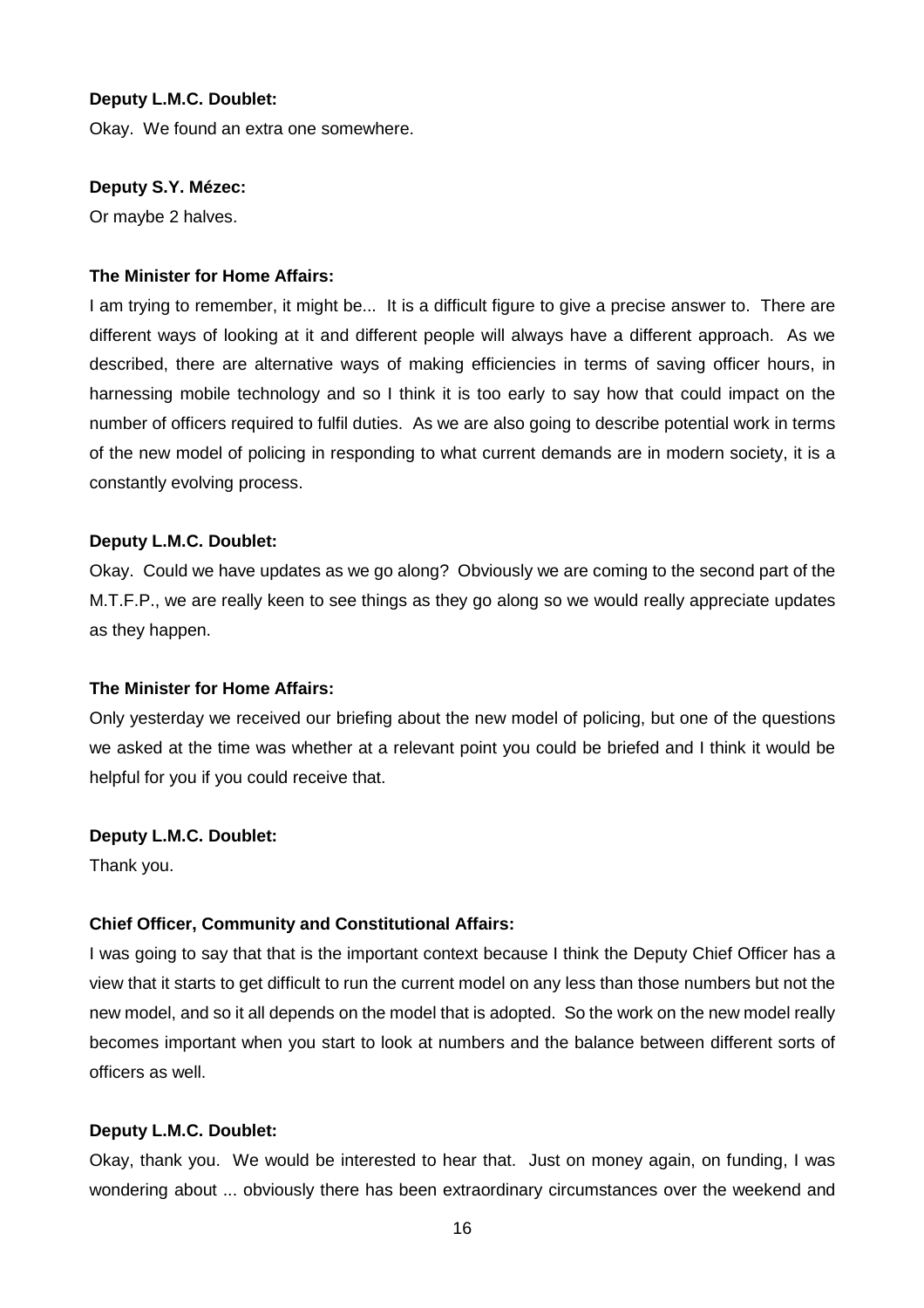this week where your resources are being heavily used to search for a missing person. How has this affected your budget and will you have any help perhaps from contingency funding given it is maybe an extraordinary event?

## **The Minister for Home Affairs:**

Well, sadly every year there are some circumstances that arise that do put pressure on the force at times like this and so there is an element within the budget that it does allow for these extraordinary circumstances that do unfortunately occur from time to time.

## **Deputy L.M.C. Doublet:**

Is that sufficient for this particular operation?

## **The Minister for Home Affairs:**

I think it would be too early to say at the moment and the emphasis at the moment is very much all hands on deck and making sure that the circumstances are dealt with and everybody is out getting involved in the search. For example, you will note there were a lot of questions today about the police force in particular, but we do not have any members of the police force here with us for that very reason.

#### **Deputy L.M.C. Doublet:**

Anything you wanted to add on that particular operation for the public record?

## **The Minister for Home Affairs:**

Well, it is a very concerning case and we are watching it with great interest but thoughts go out, obviously, to the family and relatives of the young man. It must be a very troubling time.

#### **Deputy L.M.C. Doublet:**

How are the agencies working together?

## **Assistant Minister for Home Affairs:**

I have got some information on the Fire and Rescue service who have been assisting with obviously the States of Jersey Police with this, and they have cancelled all non-urgent work and called in offduty fire fighters to provide the maximum amount of assistance that they could do. What I have been told is that a total of 25 fire fighters, including whole-time retained and fire safety personnel, have been out searching and working alongside the other agencies and volunteer teams. They have deployed their drone, 2 water rescue teams under the guidance of the police search advisers, so collaborative working. Today they have deployed 2 water rescue teams, a fire fighter search team and their drone, so ...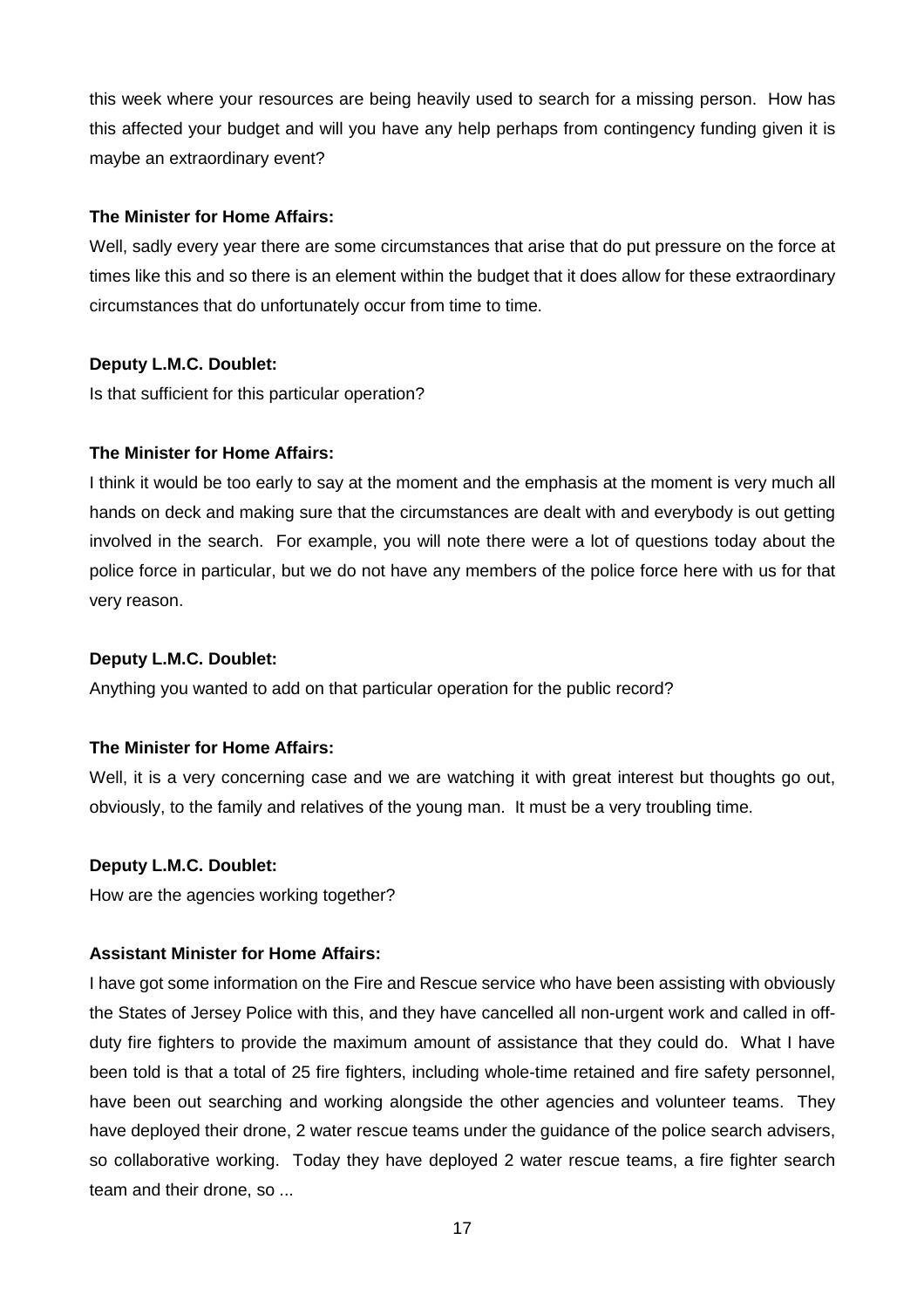All hands on deck then.

#### **Assistant Minister for Home Affairs:**

It has been all hands on deck and, of course, from the Fire Service point of view, the fire at Gallichan Marine, their fire fighting operations began early morning on Monday and they ended at 6.00 p.m. on Monday, and subsequently they have had fire investigators undertaking the investigation work again working alongside the States of Jersey Police, C.S.I. (Crime Scene Investigation) teams and the insurance loss adjustors. So I have been told that I will be kept updated with any further developments; I hope there are not too many this week, but that is what they are there for, is it not? That is why we have them. That is all part and parcel of what they do and they are trained to be able to deliver these services.

#### **Deputy L.M.C. Doublet:**

Yes, it sounds like they are working very hard to respond. Minister, you mentioned that in Jersey we have a very strong volunteering ethic and I think some of the public felt they really wanted to help with the search and I am sure there are reasons why; could you explain the reasons behind why perhaps volunteers were not able to take part in the search and if there is anything that people who wanted to help could do if they wanted to help?

#### **The Minister for Home Affairs:**

That, I am afraid, is an operational question that I would not be able to answer.

#### **Chief Officer, Community and Constitutional Affairs:**

I mean the police are taking advice from the National Crime Agency on the very best way to conduct a search as quickly as possible so they took that advice early on. They followed that advice because that was the way in which they stood the best chance of being able to find the lad within the 72-hour period. They have now moved on to the next stage and again they are taking advice from national agencies on the very best way of following the search. So they have had to approach it following national best practice and in accordance with the advice they are getting and that is designed to maximise the chance of being able to find the individual that they are looking for. So my sense is that they have done what they are supposed to do but I think they have been really grateful for the work that Islanders have done particularly around the area and checking there and buildings, in checking their own land and property. I think that is really important and has been really helpful. Also I just think a lot of the searchers have been lucky to benefit from people providing them with sustenance and refreshments. There are a lot of Honorary Officers out there as well who are working as part of the team and keeping them going. It has been important.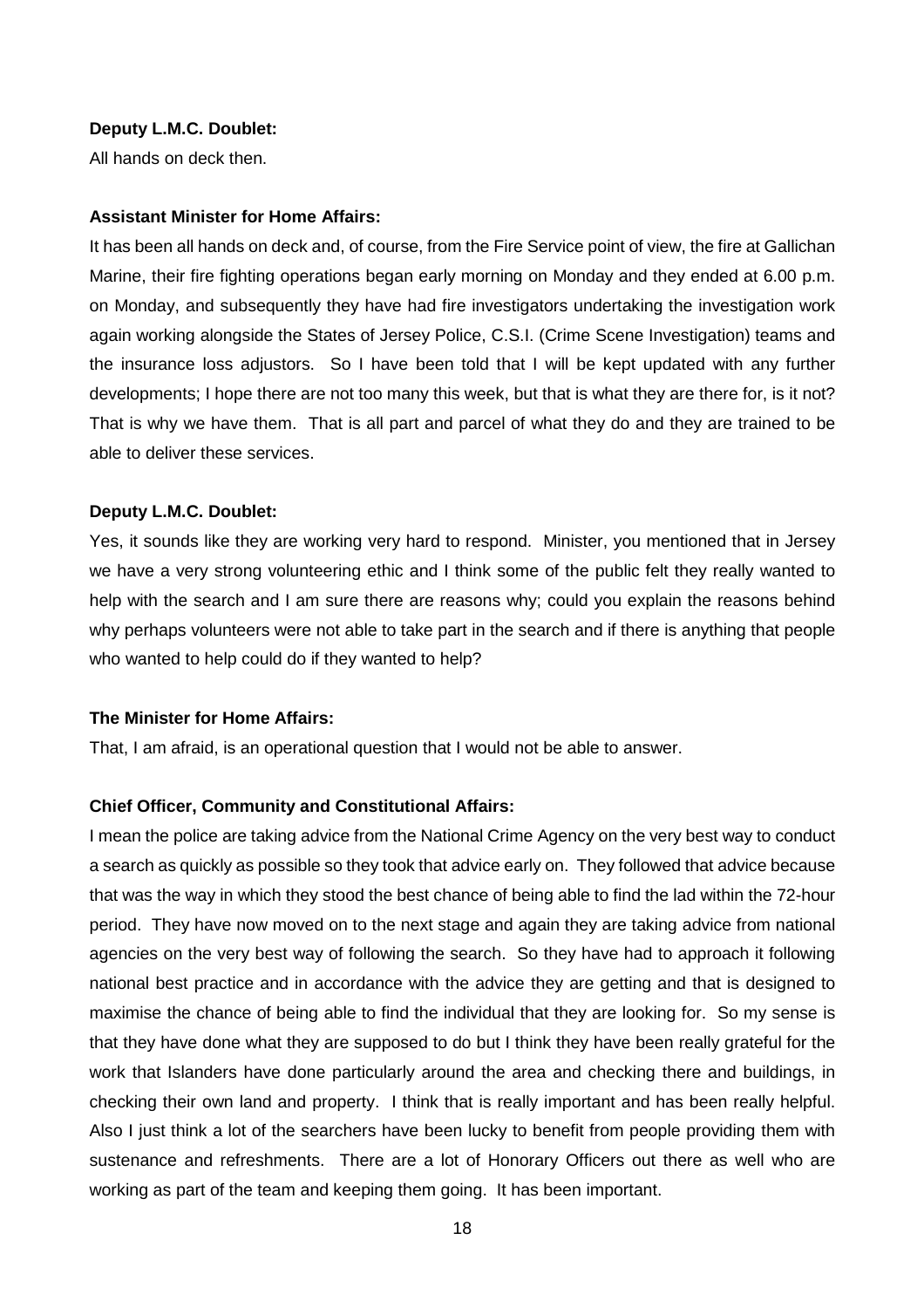That might be the way people can help. If they want to join the Honorary Police maybe we will see a surge in volunteers now, because they obviously are called on for things like this. We are very grateful as an Island to have ...

## **Chief Officer, Community and Constitutional Affairs:**

Yes, really just highlight the importance of those honorary roles in the system; incredibly valuable. Also the Jersey Search and Rescue team again which is a voluntary thing. A lot of the people from the services volunteer to do that and they have all turned out day after day as well, which has been fantastic.

## **Deputy L.M.C. Doublet:**

Okay, thank you. With that we will move on to question 4. What is the progress of the strategy on ending violence against women and girls, please?

## **The Minister for Home Affairs:**

Well, this is a strategy that is being worked on very closely and I think it was fantastic over the last 2 weeks to see so many members of the public and States Members wear a white ribbon, which was a great symbol of the support that there is publicly for tackling violence against women within our community and reaching the principles of the Istanbul Convention. So there is legislative work going on behind the scenes. The Bill Team is working on the sexual offences law and those updates as well as domestic abuse legislation and there is policy work going on as well. Monitoring and review as well of current services and provisions in that area and our timeline remains sort of end of 2016 moving into early 2017 for adoption of the convention.

[14:15]

## **Deputy L.M.C. Doublet:**

I think in the last hearing we had, I think it was the June one, we touched on this strategy and I think it was in conjunction with the cybercrime legislation, and we were asking whether you would be consulting with States Members, because I think we know there are lots of States Members that are interested in these issues; some of them with particular regards to the cybercrime thing and crimes against women that go online. Have you consulted with other States Members on that or will there be an opportunity for States Members to talk to you about it?

## **The Minister for Home Affairs:**

Once the work has developed and at a stage I think that would be a very valuable thing to do, yes.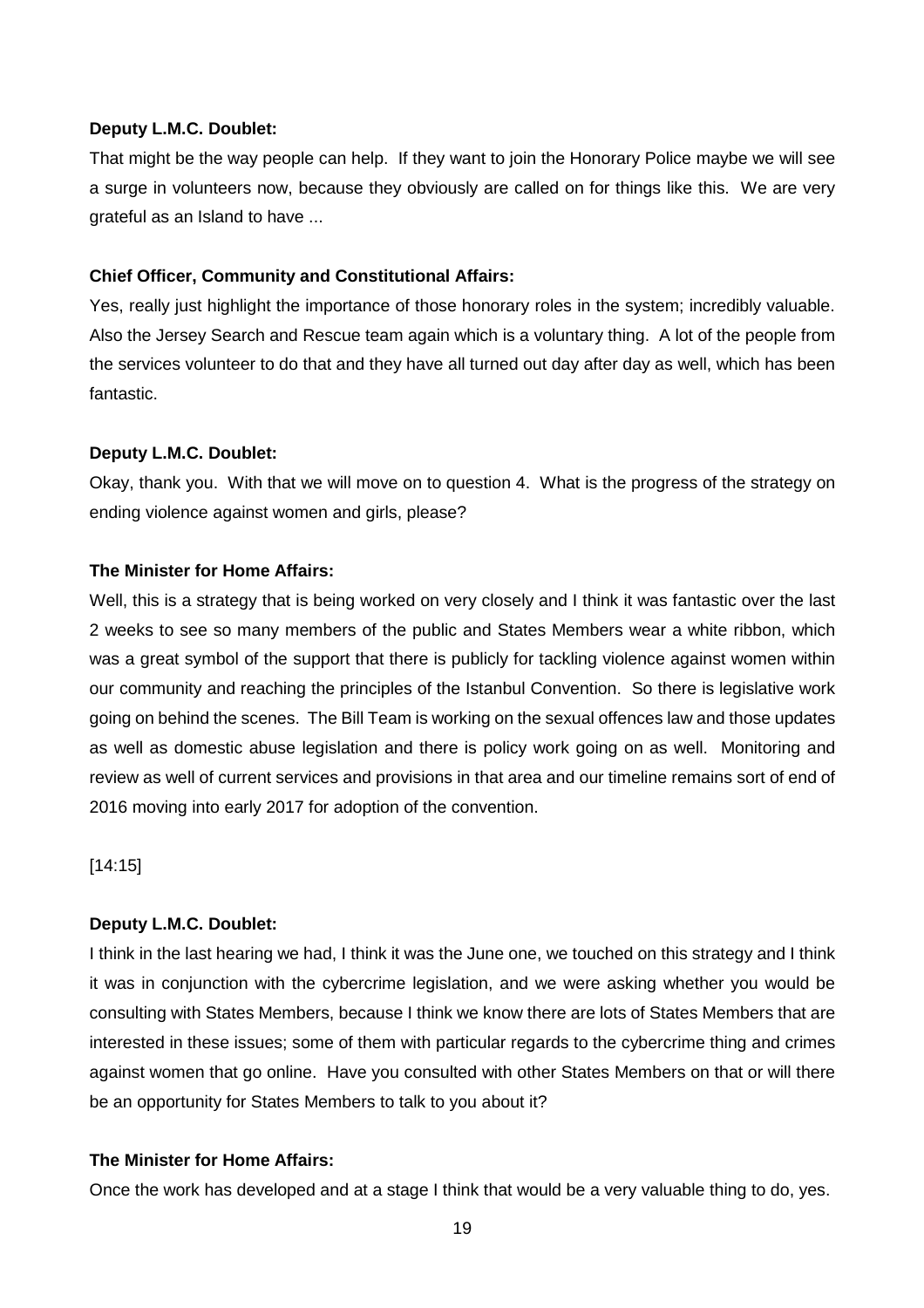So kind of next year, middle of next year, or ...

## **The Minister for Home Affairs:**

Yes, hopefully we should be at a good stage by then.

#### **Deputy L.M.C. Doublet:**

The white ribbon campaign that you did, what lessons have been learnt from that or what things have been highlighted and is there any follow on that you will be doing from that campaign?

#### **The Minister for Home Affairs:**

I think the campaign itself is really a call to people to enhance awareness of the issue. I think I have still got one of the cards in my pocket, a reminder to ...

#### **Deputy L.M.C. Doublet:**

Remember to commit.

#### **The Minister for Home Affairs:**

Yes. Well, exactly. Your memory is much better than mine. But I think it was a very powerful message and I was really impressed to see so many people wearing white ribbons wherever I went. So I think it will definitely be repeated. It is an annual event internationally and I would imagine given the success of this first event that it will be continued.

## **Deputy L.M.C. Doublet:**

Okay, thank you. Deputy Mézec, question 5, please.

#### **Deputy S.Y. Mézec:**

Yes. So C.C.T.V. (closed-circuit television) which is something that has obviously come up a little bit. Just for the record, what are your proposed extensions of the town C.C.T.V. systems?

## **The Minister for Home Affairs:**

Do you want me to run through individually because it is available online, I think, as part of the consultation that the police has ...

#### **Deputy S.Y. Mézec:**

I am obviously conscious of time. If you think it is helpful to do that then please do. If you think it is better to just be a bit more general. then ...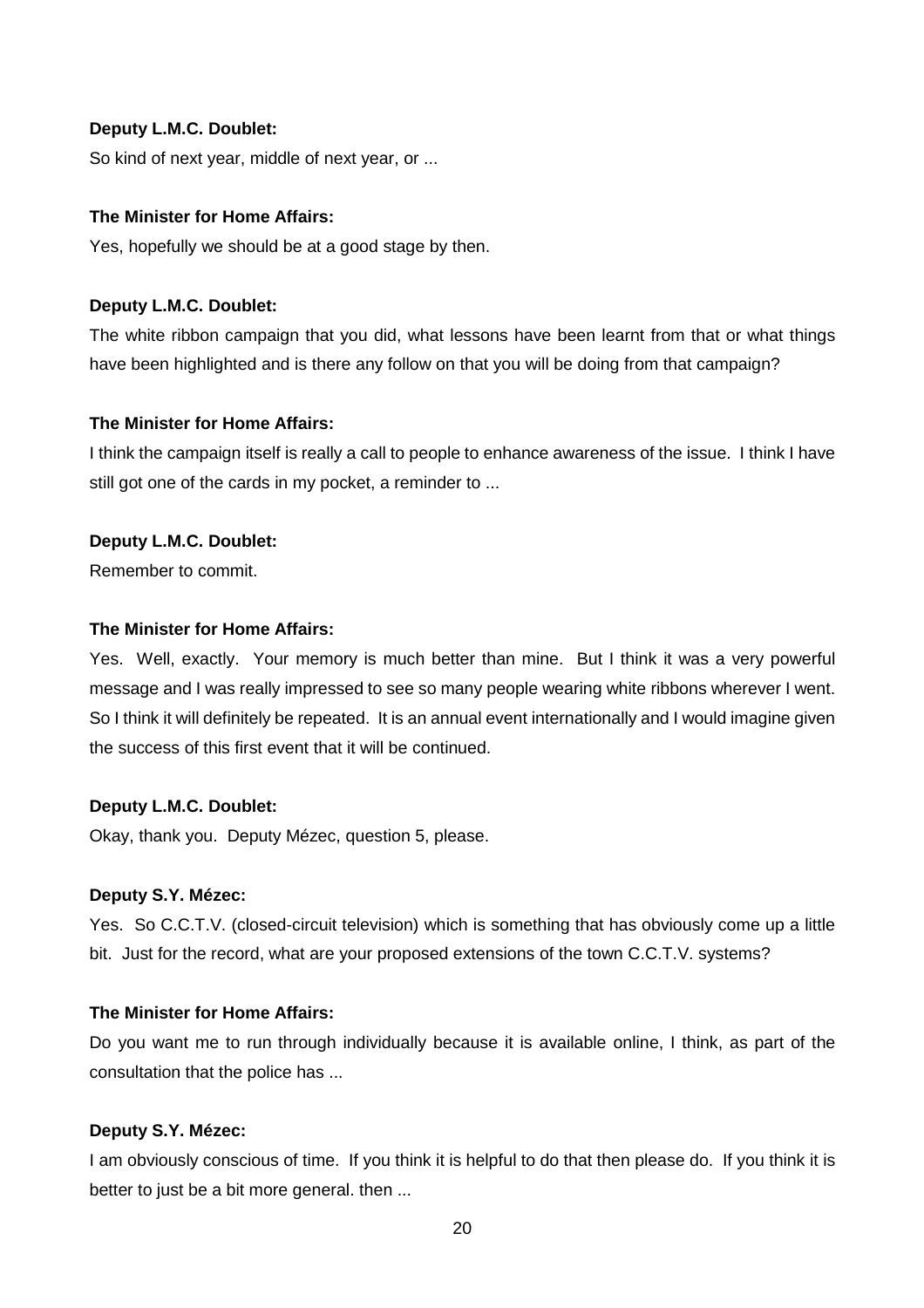#### **The Minister for Home Affairs:**

Yes. I think if I can talk in general terms it might be more helpful because there is a long list but there is a webpage that is dedicated and you can see the map of the town and the locations are defined on that. We can also arrange for a briefing for you as well if you would like. Unfortunately Chief Inspector Beechey could not be here today. So, in general this is to bring this C.C.T.V. system up to date. It was first introduced in 1995 and people's movements around town change because different venues have become popular and different areas of town therefore have a greater footfall at different times of the day or night. So the consultation is really to respond to those changes in public habit and also to look at other areas. So Gorey and St. Aubin are also included in the consultation.

## **Deputy S.Y. Mézec:**

This obviously came up in the States last week and we have got the *Hansard* in front of us here. There were questions about appropriate signage.

## **Deputy L.M.C. Doublet:**

Was it facial analysis features? Was there something about that?

## **Deputy S.Y. Mézec:**

I think also number plate recognition or something like that on cars. Yes, what is the position with that?

## **The Minister for Home Affairs:**

Okay. So I think a lot of the questions were based on the previous scrutiny panel's recommendations in their report, which is extremely helpful, and there was some particular questioning about a couple of those recommendations. So the facial recognition is in some places, in the U.K. for example, that have very sophisticated systems of C.C.T.V. usage which allows the cameras to identify visual features of members of the public and to pinpoint whether the movements of those people, whether they are making unusual movements, whether they are going backwards and forwards or whether there is something suspicious about their presence. Those features will not be used here, and that was really the point that I was making in the States Assembly last week. The only sophisticated level of technical ability, for want of a better phrase, is the A.N.P.R. (automated number plate recognition) which is the number plate recognition. That, of course, is being used in Jersey but purely for number plate recognition which is quite a simple process.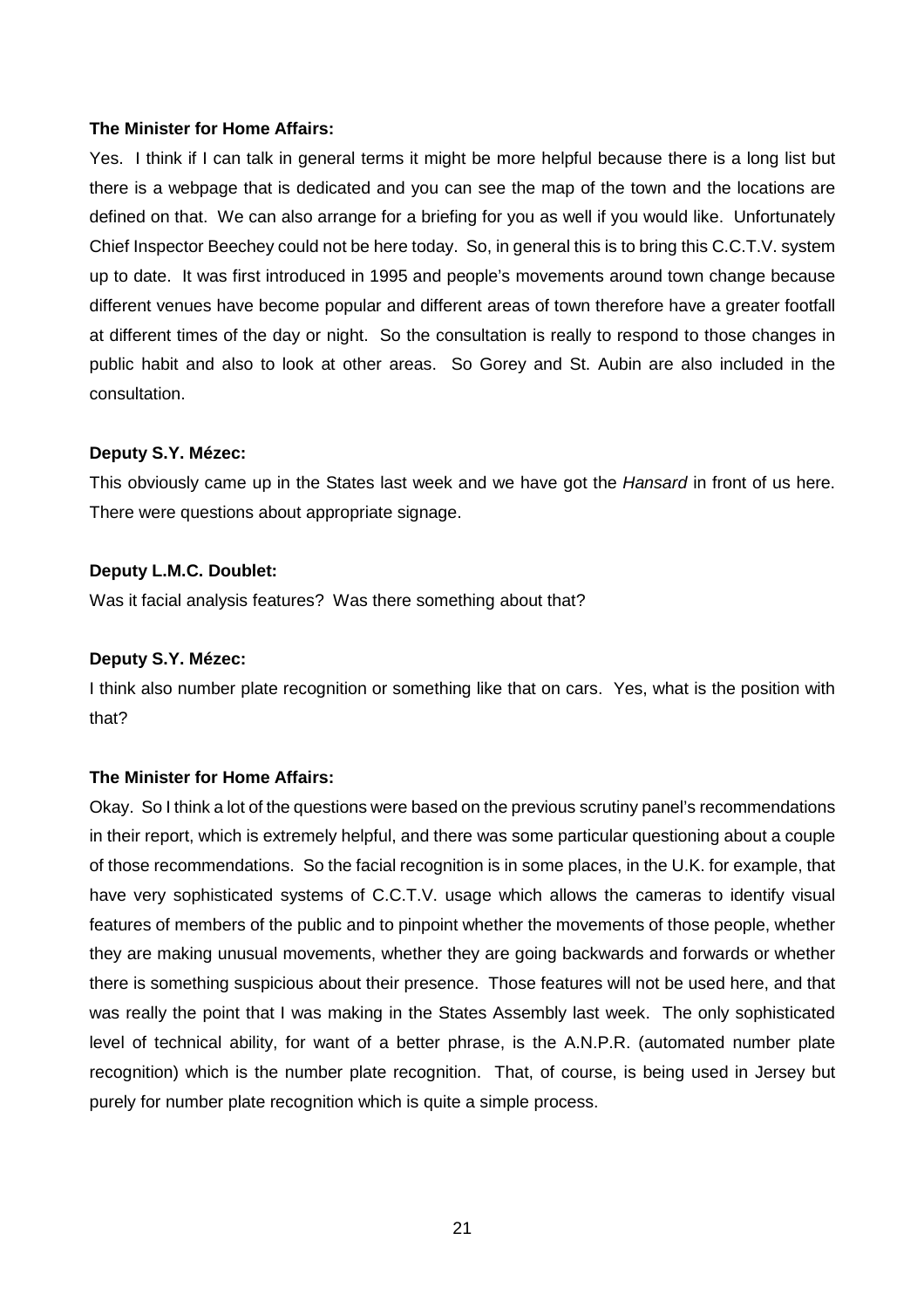So you said the facial recognition aspect of it is not being used. So do the cameras have that capability and you are just not using it or are they different cameras that do not have that capability?

## **The Minister for Home Affairs:**

I would expect that there would be different cameras that would require a greater level of investment.

## **Chief Officer, Community and Constitutional Affairs:**

Yes, the advanced video content analysis, apparently it is called, and our cameras do not have that.

## **Deputy L.M.C. Doublet:**

So you could not just switch it on?

## **Deputy S.Y. Mézec:**

It is not a great happening, is it? I wanted to ask, you were not able to answer one of Deputy Southern's questions about the use of these. I suspect the question may be redundant given what you said but the question he asked was: would you be required to bring a proposition to the States allowing cameras to use facial recognition and number plates? Given what you have just said, I suspect you would not in any event, but ...

## **The Minister for Home Affairs:**

It is not an issue.

## **Deputy S.Y. Mézec:**

It is not an issue but if you did want to would you be required to do that or could you do that by ministerial order?

## **Deputy L.M.C. Doublet:**

Even if you were not required to would you, as the Minister, bring it, or ...

## **Deputy S.Y. Mézec:**

Hypothetical, but it is useful to know just in case.

## **The Minister for Home Affairs:**

Yes, it does seem like a reasonable thing to do. I am not sure what the ... I would have to look at the legislation around that. I have not yet.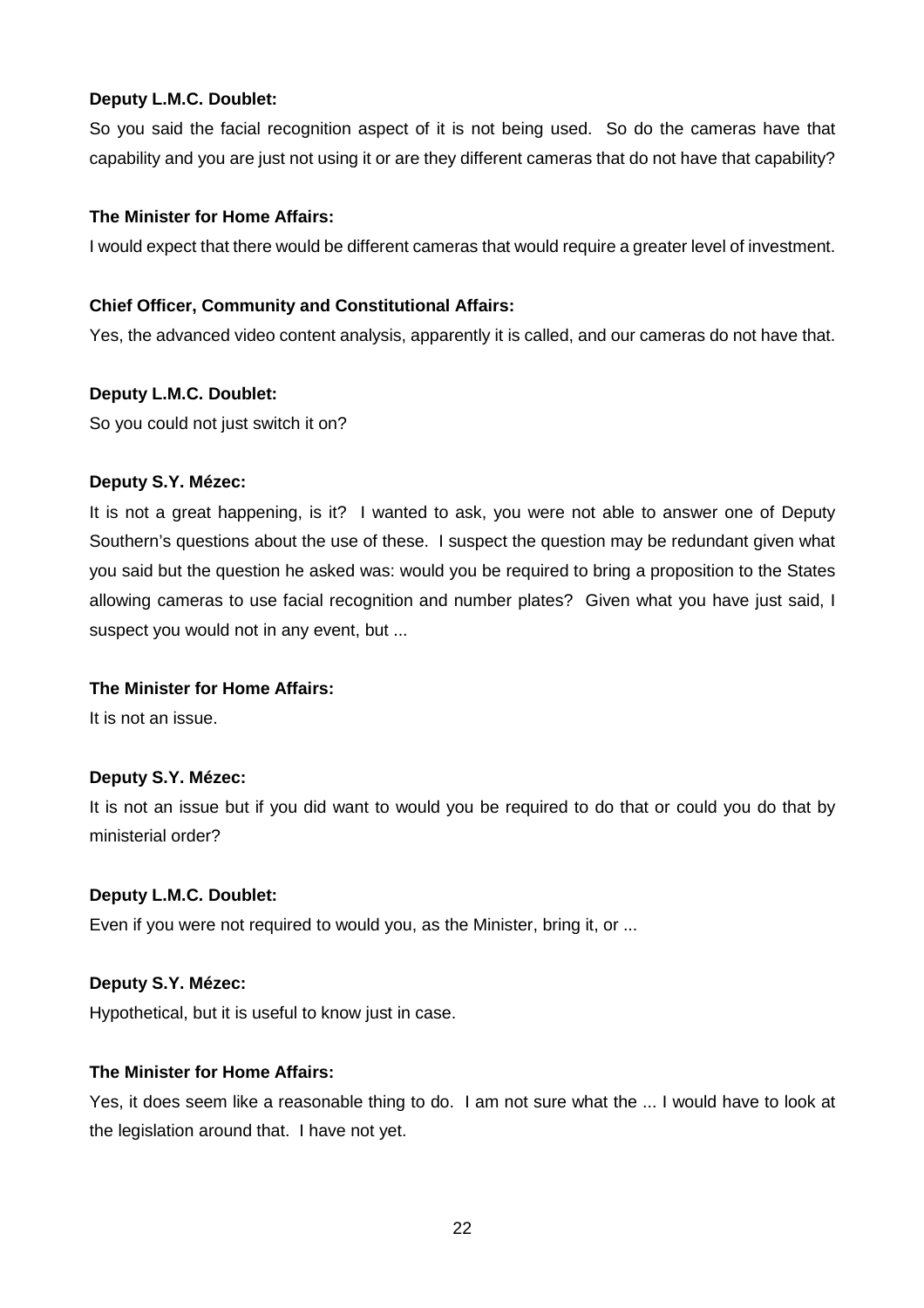## **Chief Officer, Community and Constitutional Affairs:**

I mean it is possibly more of a political question than a legal one. I guess it might depend upon the Minister at the time and the prevailing public mood at the time and the degree of public concern that there might be. I guess if the rest of the world had gone to advanced facial recognition 10 years previously and everyone else was using it and the public were not at all concerned then it might have become a non-issue by the time it is introduced in Jersey. Equally, if we are a pathfinder then you can imagine the public would be much more interested and therefore they might want their elected representatives to take a view on it. I think it is going to depend on the timing more than anything else.

## **Deputy S.Y. Mézec:**

Yes. Previously Ministers for Home Affairs have brought things to the States that they have not needed to do but they have done it because they considered it the right thing to do. That is something that, given the topic and the feelings it might stir up among the public, you would be prepared to do that if it seemed politically the right thing to do.

## **The Minister for Home Affairs:**

It would be sensible to look at what is done elsewhere and whether that process has been followed.

## **Chief Officer, Community and Constitutional Affairs:**

I suppose my only note of caution, if in 10 years' time it is so routine and accepted and no one is particularly interested amongst the public, then it is all about time with technology, is it not, and how much public concern and interest there is?

**Deputy L.M.C. Doublet:**  Any more?

**Deputy S.Y. Mézec:**  No, that is it.

## **Deputy L.M.C. Doublet:**

Okay, thank you. I think we have covered number 6 and 7.

## **Deputy S.Y. Mézec:**

Yes. Well, we will just say what they were in case there is anything subsequently that rises. Number 6 was about the States of Jersey Police moving towards a new operating model and the question we have got written is: what does that mean, exactly? We have spoken about it a little bit before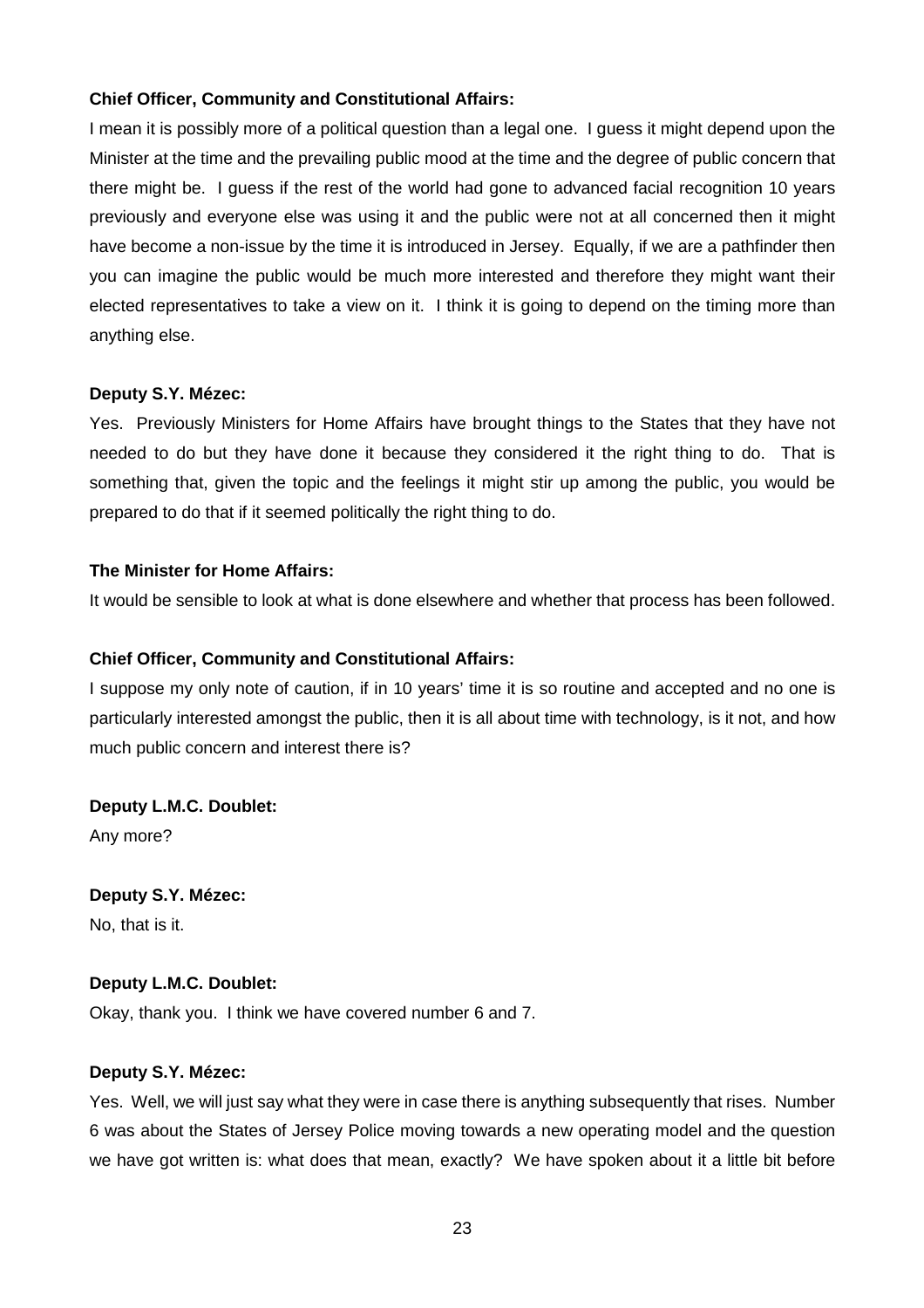but is there anything you want to add to that? Any points that we have missed out on that report for us and for the public record?

#### **The Minister for Home Affairs:**

Just really that a great deal of work and thought has gone into developing this new model of operating and looking at levels of public demand and understanding exactly what calls police receive and what is the greatest focus of their work so that they can best provide their own resources in terms of people and ability and training to respond to the public need.

#### **Deputy L.M.C. Doublet:**

Can I ask you; if there are members of the public with mental health issues, is that something that the police come across and need to deal with? Are there sufficient agencies and provision for the police to pass on to?

#### **The Minister for Home Affairs:**

Well, a lot of work has been done recently with the Mental Health Strategy and the police have fed into that, but they do on a regular basis deal with people who have mental health issues and the police custody cells are currently used sometimes as a place of safety for people who might be having a particularly difficult episode where they need to be in a place where they cannot cause themselves any harm. This does require a significant amount of resource in terms of a police officer being there to ensure that that person is safe from harm.

## **Chief Officer, Community and Constitutional Affairs:**

I think one of the interesting things with the police looking at their new operating model is that they have noted that, while recorded crime is going down, the demands on the police are getting broader. What they are finding is an increasing amount of their work is very resource-intensive from a policing point of view but does not result in a crime or recorded crime and includes safeguarding vulnerable adults, children cases, people concerned about not having heard from a neighbour, people worried about a relative and wanting the police to check on them. There is a whole range of new demands on modern-day policing which are not about combatting crime but have become part of the police role. I think the new operating model is very much about how the police respond to that change in demand and they have started looking at what their new operating model should be by looking first at how the nature and type of demand has changed over time. Gone are the days where people will be ringing them up all the time about having their car broken into and instead they have got to deal with this broader range of kind of safeguarding activities that they are asked to do and, of course, the cyber world and the criminality moving online and being done via a new media. I think that changing pattern of policing demand and the demands made upon them has very much been their starting point, and then trying to work out how many officers of what type, organised in what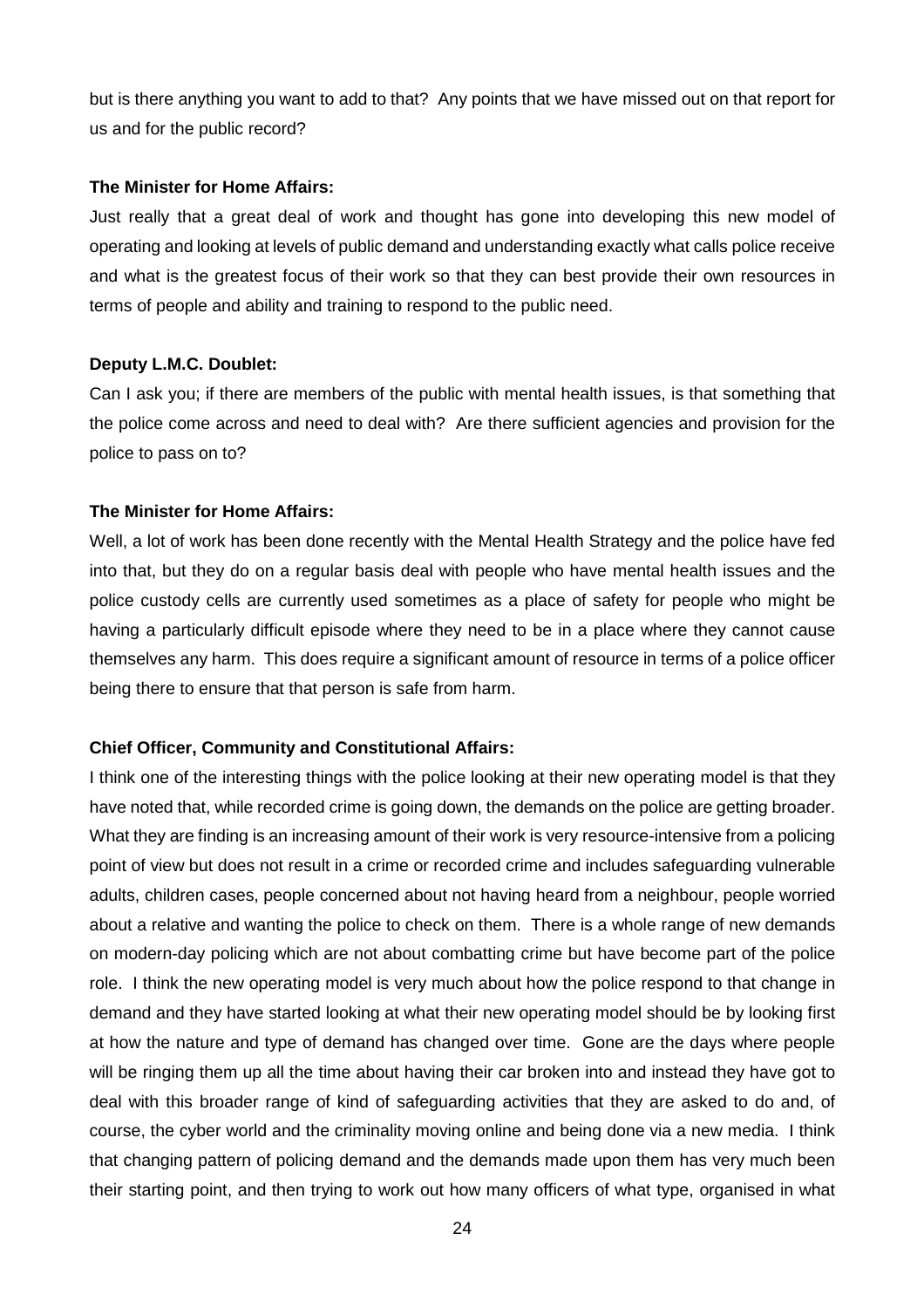way do they need to respond to that, because I think in the last 10 years the world has changed a lot for the police.

## **Deputy L.M.C. Doublet:**

So how does that interact with other departments, then? Maybe you can update us on any parts of the Mental Health Strategy that you think will help with these issues and do you think anything needs to change with the place of safety and the safeguarding things.

## **The Minister for Home Affairs:**

We will start with a place of safety and ...

**Deputy L.M.C. Doublet:**  Sorry, that was a lot of questions.

## **Assistant Minister for Home Affairs:**

If I can just excuse myself ...

## **Deputy L.M.C. Doublet:**

That is fine.

## **The Minister for Home Affairs:**

It is well-known that we need to find a much better solution than we currently have but all credit to the police for doing their very best to make the current situation work really. So it is anticipated that the new place of safety will be in the new hospital. However, of course, that is perhaps 8 to 10 years away, so work is being carried out to see whether we can find an interim solution. I would very much like to find one. Of course the new Police Headquarters will provide somewhat a better facility.

## **Chief Officer, Community and Constitutional Affairs:**

But the Mental Health Strategy itself has a paragraph in it which commits to setting up a new standing grouping of the health professionals with the Home Affairs professionals so it establishes a new kind of grouping and committee that will meet on a regular basis bringing together the police and prison with officers from Health and Social Services to make sure that these issues are taken forward, perhaps more proactively and in a more joined up way than they have been and we thought that was a very positive development and a new strategy.

## **Deputy L.M.C. Doublet:**

When would that group be formed?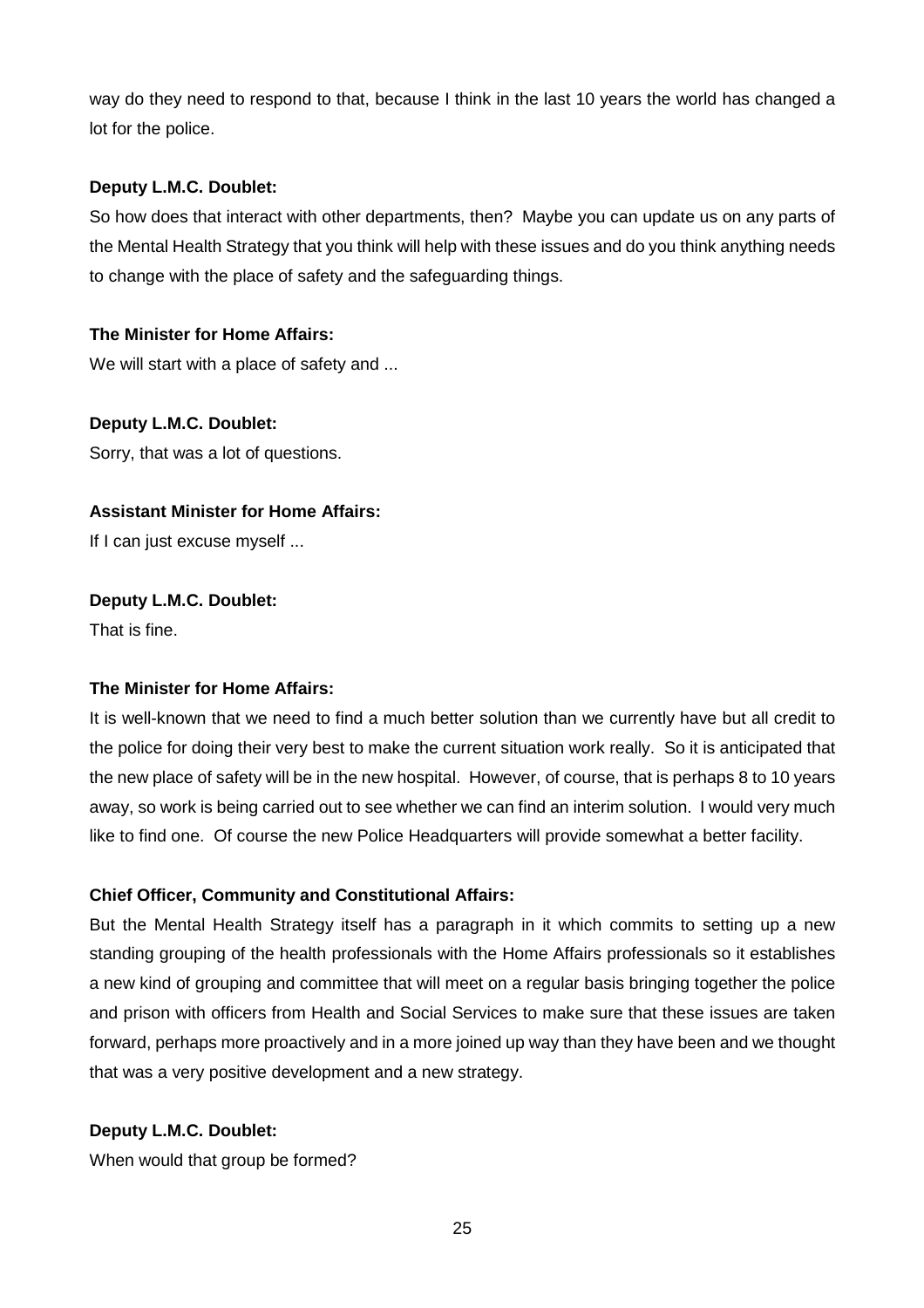## **Chief Officer, Community and Constitutional Affairs:**

It has just had its first meeting, I understand. Yes, one of our officers from the executive sits on that along with people from Prison and Police and from Mental Health, and I think they have just held their first setup meeting. So it is early days but I think that should be a forum through which all of these things can be agreed between the agencies in a way that perhaps has not happened before.

[14:30]

## **Deputy L.M.C. Doublet:**

Could we possibly be updated on that one, have a briefing or just some feedback on how that is going? Because we are aware that is of great public interest.

## **The Minister for Home Affairs:**

There is also a lot of cross working. You look through M.A.R.A.C., the Multi Agency Risk Assessment Conference, which brings together all of these agencies at very regular intervals and so there is a lot of cross agency support and sharing of information. Obviously the M.A.S.H. (Multi-Agency Safeguarding Hub) has been a great step forward.

## **Deputy L.M.C. Doublet:**

So many acronyms.

## **The Minister for Home Affairs:**

There are, Multi-Agency Safeguarding Hub, yes.

## **Deputy L.M.C. Doublet:**

I just want to enquire further about ... you said the place of safety at the moment is the police cells and the police do their best with providing that and it might be slightly improved in the new police station. I wanted to ask firstly what will the improvements be in the police station and then I would really like to know what happens when people who have mental health issues in that place of safety, who are they then referred on to? Where do they go and what facilities are there for the police to refer them on to if they need further help?

## **The Minister for Home Affairs:**

That is quite a detailed question ...

## **Deputy L.M.C. Doublet:**

Yes, and it might be slightly outside your ...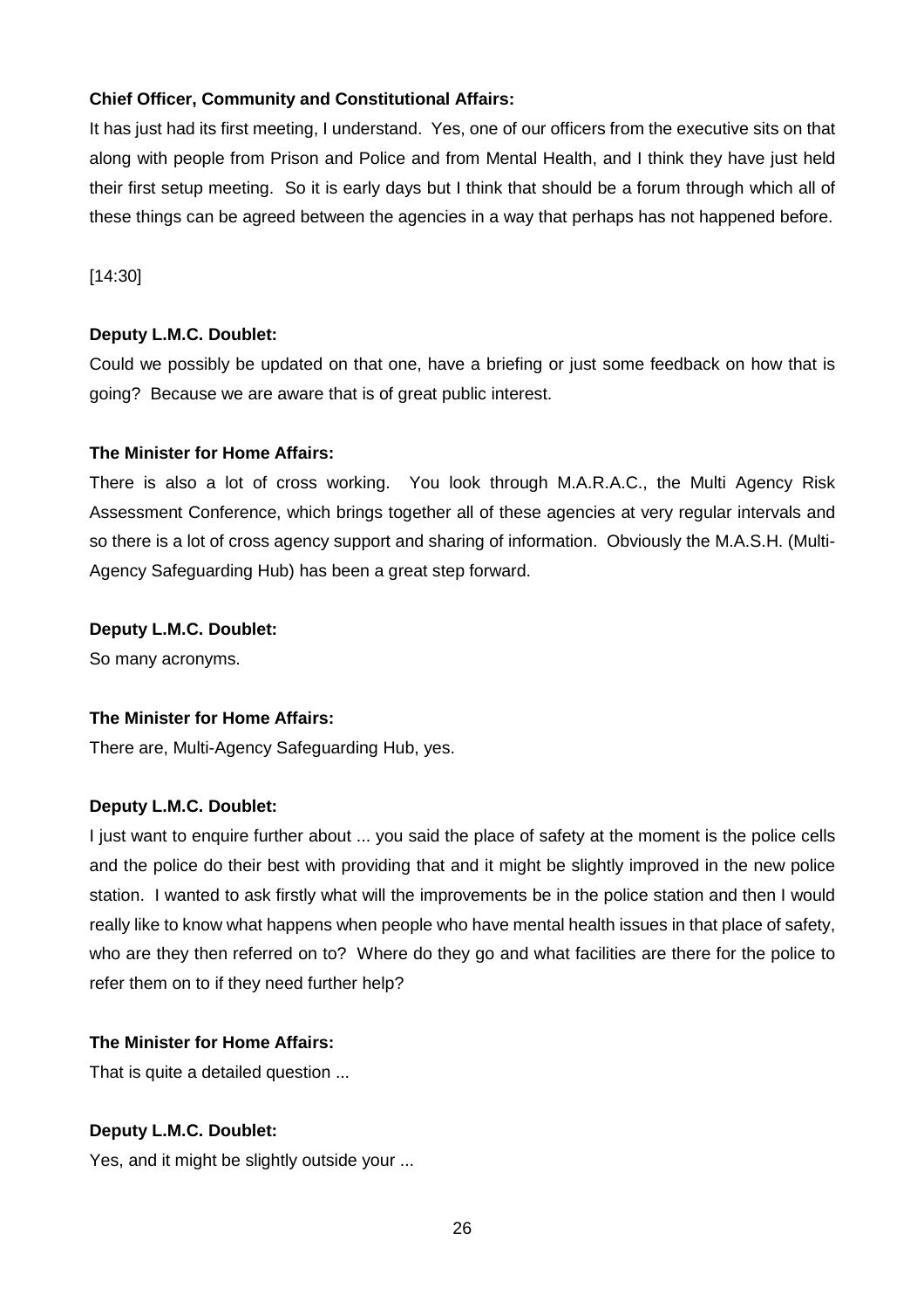## **The Minister for Home Affairs:**

It is slightly operational I am afraid but in terms of the new Police Headquarters offering better facilities it is very simple really, that the cells will be modern and meet modern requirements and standards in terms of light and ... yes so ...

## **Deputy L.M.C. Doublet:**

So some improvement but obviously when the hospital is built it will be ...

## **The Minister for Home Affairs:**

Have you been to the police station and been shown the custody ...

## **Deputy L.M.C. Doublet:**

Yes, the current one.

## **Deputy S.Y. Mézec:**

Yes, you had to be there at some point so ...

## **Deputy L.M.C. Doublet:**

I saw the cells. Yes, where we got to see the cells.

## **Deputy S.Y. Mézec:**

Slightly unnerving being in there though.

## **Chief Officer, Community and Constitutional Affairs:**

At the moment in the Island there are really not many options and so using the police custody suite as a place of safety should only ever been seen as a stopgap, and I think generally now best practice across the British Isles is encouraging everyone to move away from using police cells as a place of safety. Our colleagues in Health and Social Services are fully aware of that and it is really just how quickly a better facility can be provided hopefully as part of the new hospital project.

## **Deputy L.M.C. Doublet:**

This new group hopefully will be looking at that.

## **Chief Officer, Community and Constitutional Affairs:**

Yes, and the new group are looking to see whether there is a better interim solution and there is not an obvious one but whether we can make that work a little better in the new police station.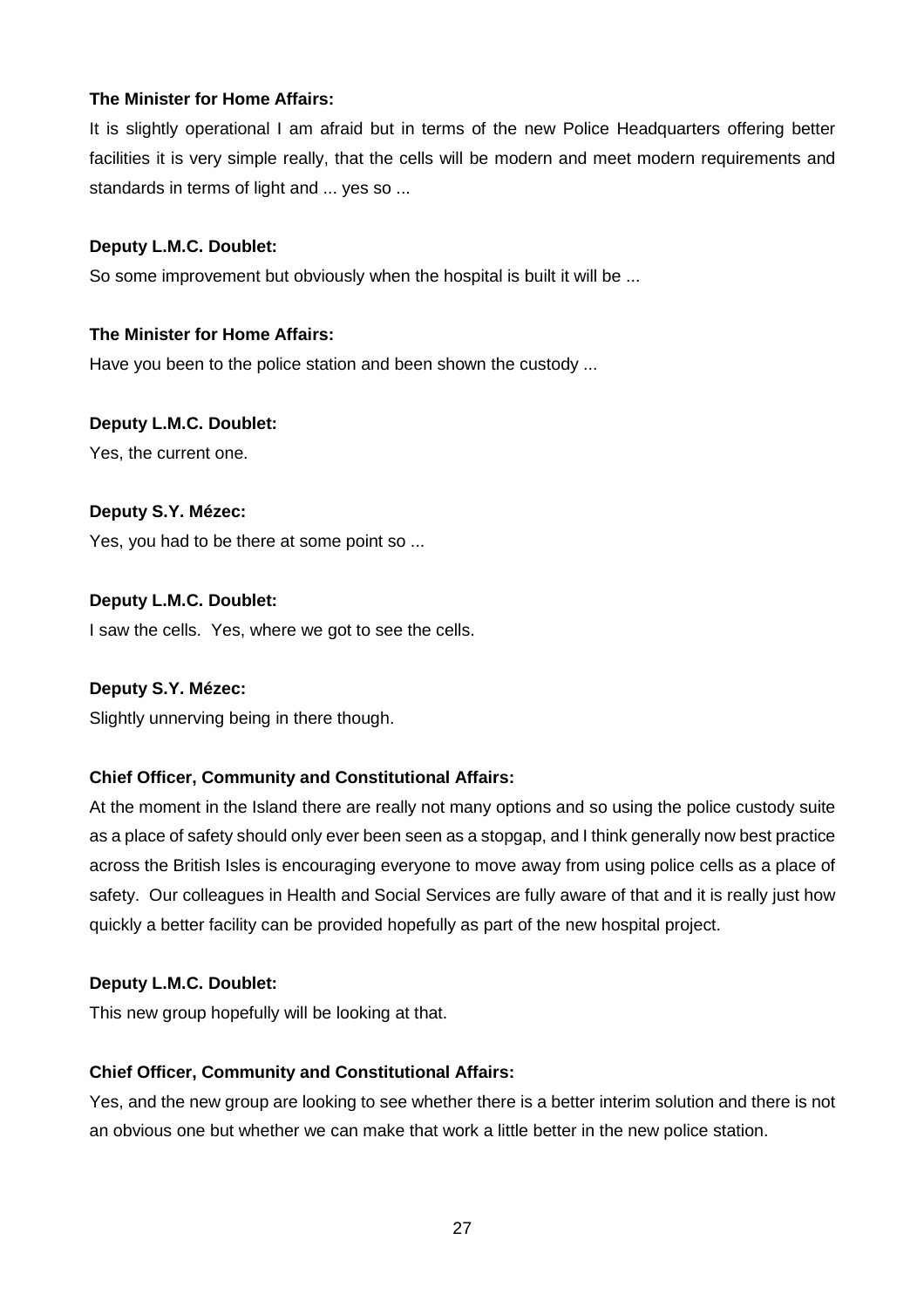## **The Minister for Home Affairs:**

It is an area where there has been learning from other places as well and perhaps about a year ago now, West Midlands Police came over to speak to the States of Jersey Police and other interested groups. I know that that was about how they have been dealing with mental health cases and I think there had been an incredible reduction in the number of instances where they have used places of safety within West Midlands Police. It had reduced from 1,000 to 5 within the space of 2 years, I think, of just changing the way that they deal with people and approach the situation. Yes, so there are lots of lessons to be learned and lots of ideas shared well.

## **Deputy L.M.C. Doublet:**

We will, hopefully, be able to get an update on that group. I think we better move on from that. Sorry, I went slightly on a tangent there.

## **The Minister for Home Affairs:**

Well, it is a very interesting area. It is a topic which is a very important.

## **Deputy S.Y. Mézec:**

Crept in a little bit to number 10, possibly.

## **Deputy L.M.C. Doublet:**

Yes, slightly. So we have covered 6 and 7, do we think? I think we have.

## **Deputy S.Y. Mézec:**

Sure. Number 8 is reasonably specific.

## **Deputy L.M.C. Doublet:**

Yes, go on.

## **Deputy S.Y. Mézec:**

Yes. This one is about something we touched upon at the June hearing which, as was explained to us, is not the simplest of things, just in terms of practicalities and law drafting, but we were asking about the Police Force (Jersey) Law updates and associated areas, in particular Chief Officer disciplinary. We were told that you would be very surprised if, by the next hearing, you were in a position to be launching whatever changes you want to make. So are we going to be surprised or ...

## **Deputy L.M.C. Doublet:**

It was general performance and discipline provisions.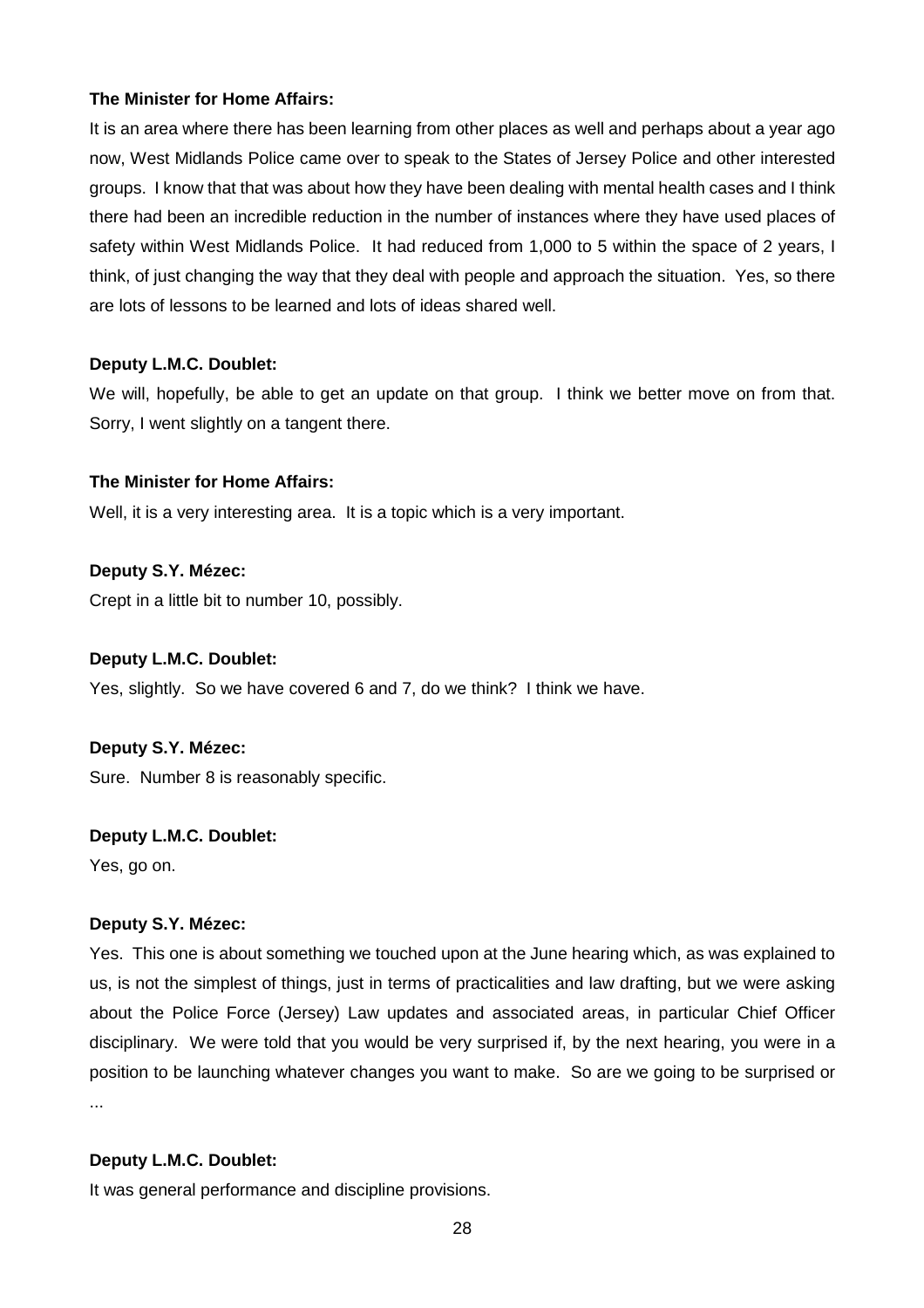#### **Chief Officer, Community and Constitutional Affairs:**

It is. I think to be fair to the Minister I should probably take this one because the Minister signed the drafting instructions a long time ago, or her predecessor did, and it is very much with officers to complete the drafting at this stage for the Minister to review and approve.

#### **Deputy S.Y. Mézec:**

Yes, it is reasonably technical.

#### **Chief Officer, Community and Constitutional Affairs:**

Yes. Where are we up to? The short answer is that most of it has gone very well and we would anticipate being in a position to provide that for the Minister to review towards the start of next year after which, if the Minister is content with the work that we have done, then that should get lodged during the first half of 2016, hopefully. But you are right, there are a number of pieces of work which is why it is a reasonably large project. So there are regulations which are to do with the Chief Officer and Deputy Chief Officer, so that is appointment, discipline, suspension, dismissal; you know, a whole legal regime for appointing and dealing with the discipline of the Chief Officer and the Deputy Chief Officer and that flowed out of some instances in our history where ...

#### **Deputy S.Y. Mézec:**

I think we may have heard of them, yes.

#### **Chief Officer, Community and Constitutional Affairs:**

Yes, where that needed to be improved. So there will be regulations for the Assembly to consider. There are also some regulations coming forward which formalise the arrangements for other people to perform essentially police functions. For example, that would be civilian staff in the Joint Financial Crimes Unit who are expert financial crimes investigators, perhaps with a background in accountancy and similar backgrounds, who are really conducting investigations alongside police officers. So that needs to be formalised in some very specific areas like the financial crime investigation, through regulations. Then there will be some orders for the Minister to make which are to do with the performance of police officers. So at the moment if a police officer underperforms in their role then that is only dealt with through the disciplinary provisions, but what you are trying to deal with is underperformance, not a lack of discipline, and so there will be a whole new set of rules that are do with the performance of a police officer so that that can just be dealt with separately and so that that is clear. Most of these things are fairly straightforward in that we, as officers, just need to draft them and then the Minister needs to review them and the order to do with the performance of police officers would also need to be run past the Police Association to make sure that the officers themselves are content with the arrangements which are being proposed. So that might take a little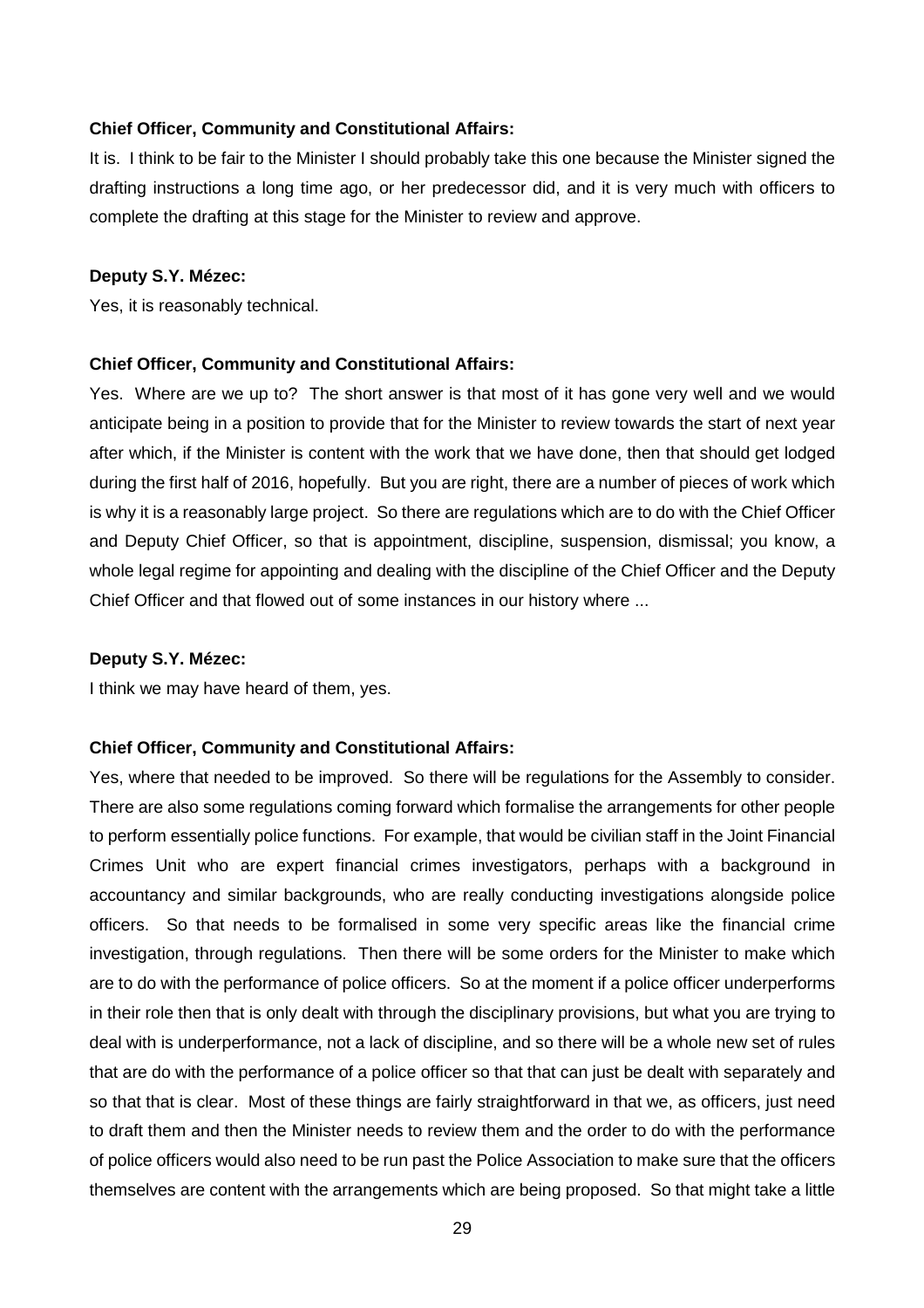bit of time as well because the Police Association is bound to want to have a think about it and come back with comments as well. So that is all going well.

## **Deputy S.Y. Mézec:**

Could I ask if the idea of performance-related pay comes in at all to this?

## **Chief Officer, Community and Constitutional Affairs:**

No. This is just to do with underperformance.

## **Deputy S.Y. Mézec:**

Okay, sure. So neither surprised nor concerned and you will keep us to up to date, presumably.

## **Chief Officer, Community and Constitutional Affairs:**

Yes. No, it is on track and we have not hit any really difficult problems. We have only hit ones of the difficulty we anticipated.

## **Deputy S.Y. Mézec:**

Yes, just technical difficulty which requires time, sure. Okay. I do not have anything else on that.

## **Deputy L.M.C. Doublet:**

You can move on.

## **Deputy S.Y. Mézec:**

Okay. Again, I think we have slightly touched on this before. We were asking if the Minister could provide the panel with the law drafting instructions for the cyber bullying legislation, which we spoke about in June. Should we be slightly concerned in that it is possible to go into areas that we possibly should not be speaking about in public?

## **Chief Officer, Community and Constitutional Affairs:**

It depends whether you want to talk in general or whether you want to deal with specific provisions. If you want to deal with specific provisions then you might be better off ...

## **Deputy S.Y. Mézec:**

I do not think we do want to do that. I think we would rather keep it general for now because we need to go through it with a fine tooth comb and see things that have been drawn to our attention, unless there is something you want to draw to our attention that is not appropriate to do with the public. That is your call.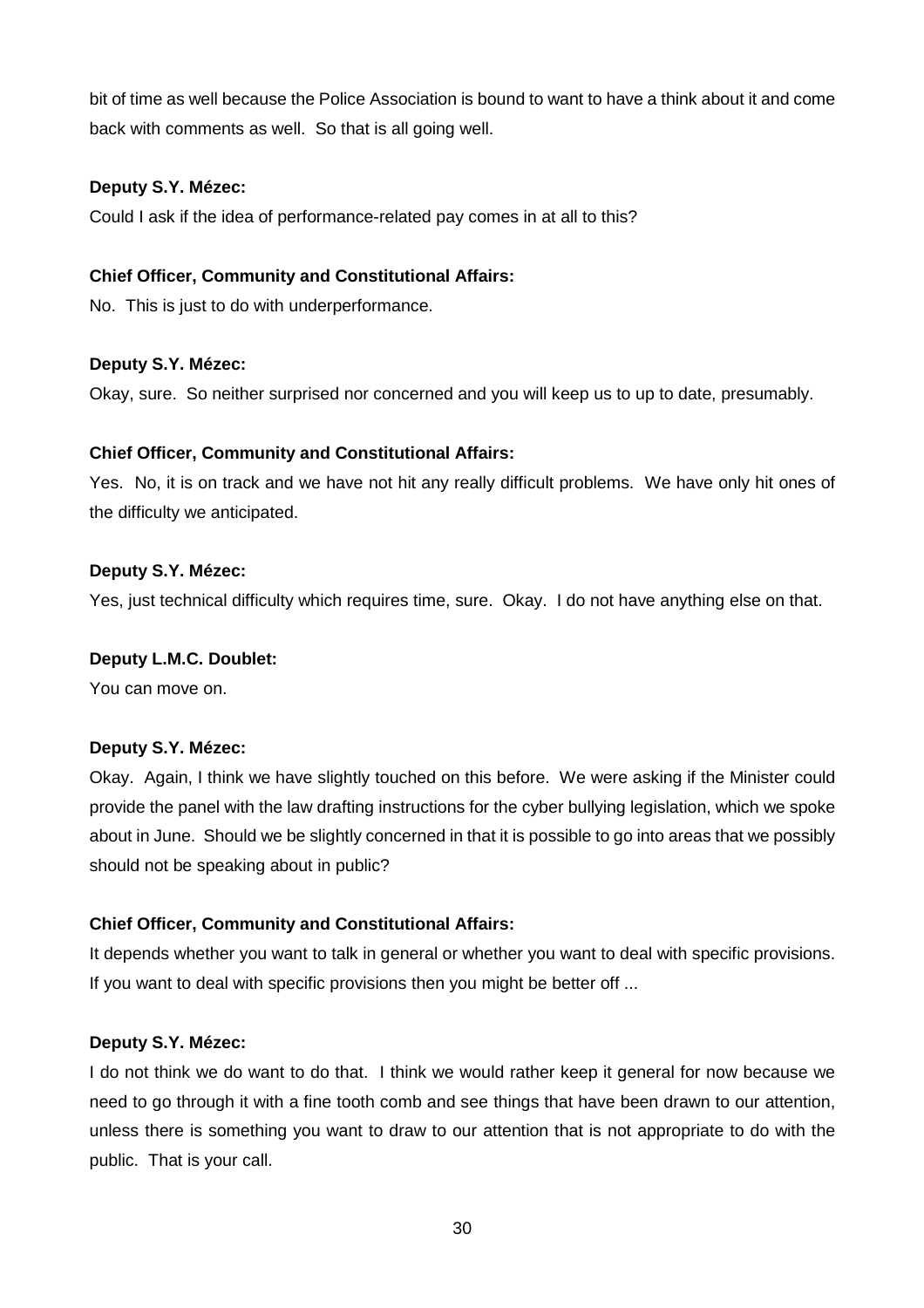#### **The Minister for Home Affairs:**

No. I think I would just like to expect that the law drafting instructions that we have shared with you are the cybercrime law drafting instructions and the cyber bullying, per se, comes under the telecommunications law which is with the Economic Development Department. So it is quite easy to confuse the 2 but it is a quite complex document, that. So I can appreciate that you will need a little time but we can arrange a briefing for you; that could be easier to do.

#### **Deputy S.Y. Mézec:**

I think that would be ...

#### **Chief Officer, Community and Constitutional Affairs:**

For the public record I think it is possible to know the drafting instructions have been provided to you, you have got those in confidence so that you can see all of the law officers' advice on how the law should be refined. It is worth noting perhaps that the changes themselves were driven by the Financial Crime Strategy Group, which is a group of senior officers, including myself, who primarily advise the Chief Minister who has responsibility for financial crime, but in this instance the specific kind of computer misuse law has always been a responsibility of the Home Affairs portfolio although back in history it would have been the Home Affairs Committee, and then the Defence Committee before that, which is why this particular provision will be a matter for the Minister for Home Affairs to decide whether she is content. The law itself, as you will see from the law drafting instructions, is designed to bring us into compliance with the Council of Europe Convention on cybercrime which is a convention which is recommended by MONEYVAL and the Financial Action Task Force. So it is not mandatory but it is recommended and our view was that now that our compliance with the Financial Action Task Force is reviewed by the Council of Europe's MONEYVAL then they might be a little bit keener for us to become a party to that particular convention. In terms of progress, it is perhaps also worth mentioning that the law itself has been drafted now following those instructions and it is a relatively straightforward piece of drafting because the instructions were quite specific. Again, if it would be helpful to you, outside of the public forum, for us to share the actual draft law with you then we can arrange for that as well and then you can see how the instructions have been transposed into law. Then if you have any concerns prior to lodging you can perhaps let us know and we can meet separately to discuss them. Otherwise the law will be reviewed by ... the next step is for the draft law to be reviewed by the Law Officers' Department to ensure human rights compliance and after we know that it is human rights compliant then it will be submitted to the Minister for review after which it will be lodged. Then, of course, once it is lodged it is in the public domain and of course obviously you may or may not wish to scrutinise it.

#### **Deputy L.M.C. Doublet:**

Well, we can discuss as a panel, can we not, and we will let you know, and I appreciate that.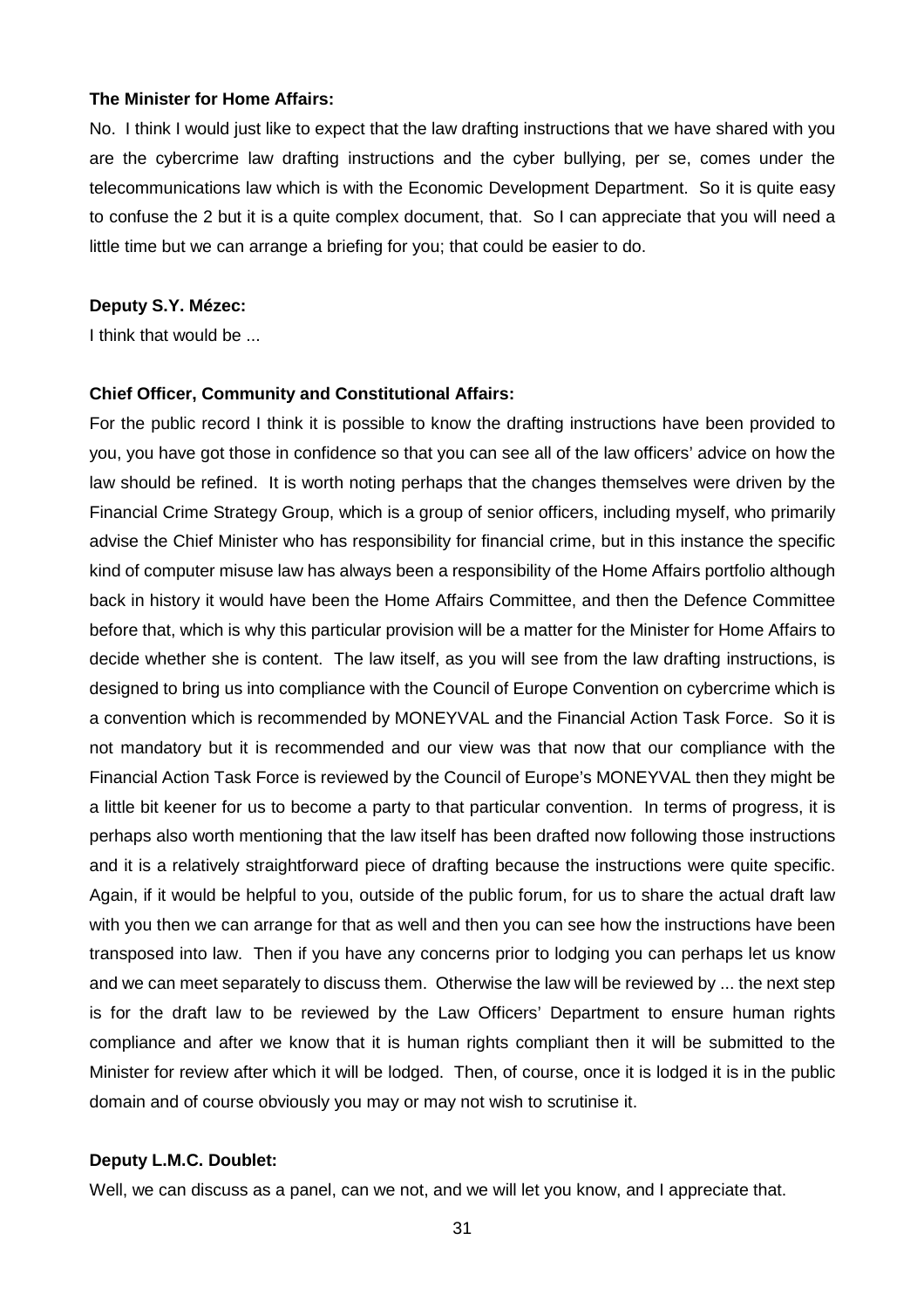## **Chief Officer, Community and Constitutional Affairs:**

But we would be very happy to share the draft law with you as well and that would be helpful in determining whether you want to do anything prior to lodging in terms of discussions, then. We would be quite happy to do that.

## **Deputy S.Y. Mézec:**

Sure. That briefing would be helpful if we could do that, sure.

## **Chief Officer, Community and Constitutional Affairs:**

Yes.

## **Deputy S.Y. Mézec:**

That is it for me on that.

## **Deputy L.M.C. Doublet:**

I think have asked you this before, about the communication and the interaction between E.D.D. (Economic Development Department) and your department given that there are 2 pieces of work that do interact. How is that going?

## **The Minister for Home Affairs:**

Very well. There is an officer who I meet when an issue arises I wish to discuss, and also obviously I see my ministerial colleagues on a regular basis and am happy always to discuss matters with them.

## **Deputy L.M.C. Doublet:**

Okay, thank you. Let us move on to question 10 now, please; this is on victim support. Can you advise what the situation is with witness and victim support in Jersey please?

## **The Minister for Home Affairs:**

Absolutely. Well, there are a number of different bodies providing different kinds of support from different perspectives in the Island at the moment. There is a witness charter, which I am not sure whether you have seen. I can share my copy with you if you wish.

## **Deputy L.M.C. Doublet:**

You have got almost as much paperwork as we have today.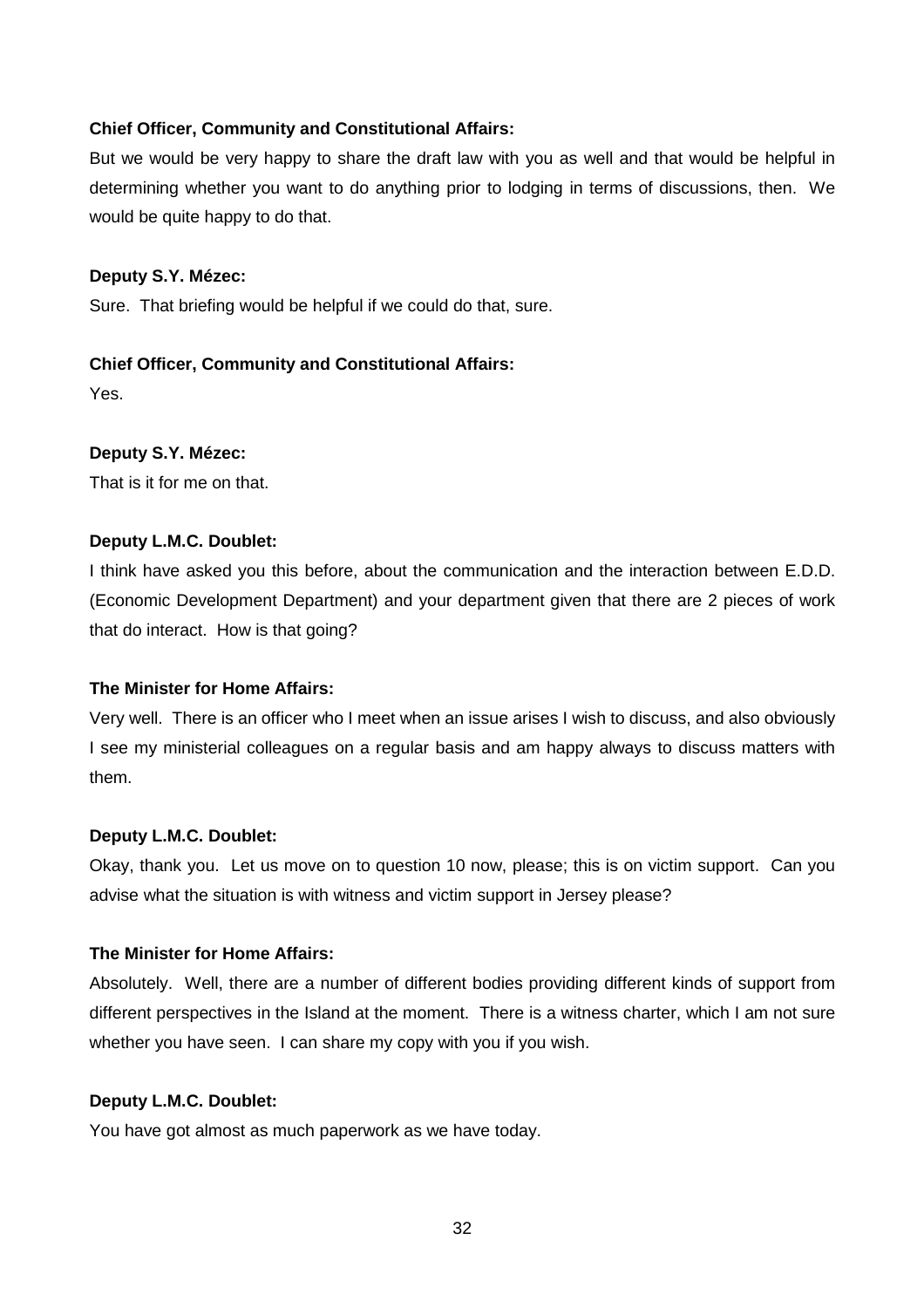## **The Minister for Home Affairs:**

It is amazing, all of the background information.

[14:45]

## **Deputy L.M.C. Doublet:**

Yours is very neatly filed though.

## **The Minister for Home Affairs:**

That is not down to my own good organisation; I have to give somebody else the compliment there. At the moment that is the case. You have got, for example, Victim Support Jersey which is grant aided by charity. Jersey Women's Refuge, another grant-aided charity and there are Independent Domestic Violence Advocates who are knows as I.D.V.A.s, another acronym that you will enjoy. They have been, until recently, based within the Public Protection Unit. They have just, in the last week or so, moved to Probation to enhance their independence. They are funded by the States of Jersey Police and I think you will remember their funding came to the States a while ago.

## **Deputy L.M.C. Doublet:**

What was the name again?

## **The Minister for Home Affairs:**

I.D.V.A.s, Independent Domestic Violence Advocates. They started off as 2 part-time members of staff and each of those 2 people now work fulltime so that gives you an idea of the level of work.

## **Deputy S.Y. Mézec:**

I think we may have even met them.

## **Deputy L.M.C. Doublet:**

We did on our tour.

## **Chief Officer, Community and Constitutional Affairs:**

You have met an I.D.V.A. if not both I.D.V.A.s.

## **The Minister for Home Affairs:**

They do really important work but their move to Probation is quite symbolic because it enhances their independence but also, as part of what we are trying to do in terms of providing more of a unified victim support service, it completes it. That is something that the Probation Board particularly have been working on. They do not come under Home Affairs but they keep me briefed on their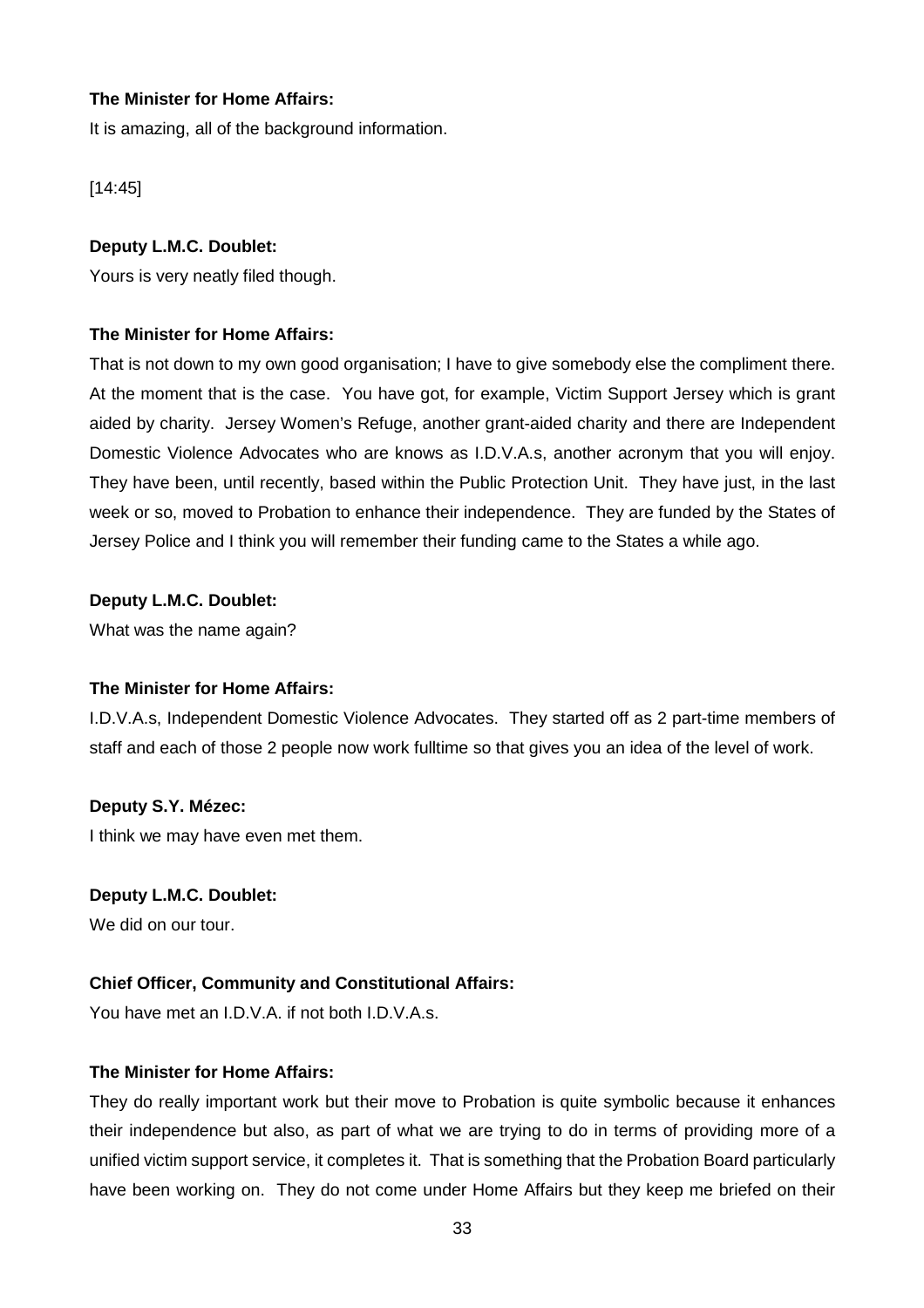work and it is something that I support because I think it is estimated that about £210,000 worth of public money is spent on various victim support services from different departments.

## **Deputy L.M.C. Doublet:**

200-and ...

## **The Minister for Home Affairs:**

£210,000 annually. That is what we think is spent on victim support services.

## **Deputy L.M.C. Doublet:**

So across the charities that you have mentioned and some of the department ...

## **Chief Officer, Community and Constitutional Affairs:**

And the police.

## **The Minister for Home Affairs:**

I have not mentioned everybody, of course. That was the variety of different groups and bodies who all do really good positive work.

## **Deputy L.M.C. Doublet:**

Okay. You said, was it, witness support, I think was the first body that you mentioned and you said it was grant ...

## **The Minister for Home Affairs:**

Victim Support, sorry.

## **Deputy L.M.C. Doublet:**

Victim Support, sorry.

## **The Minister for Home Affairs:**

I mentioned the Witness Charter and ...

## **Deputy L.M.C. Doublet:**

That is it. I am getting my acronyms ...

## **The Minister for Home Affairs:**

... Victim Support Jersey.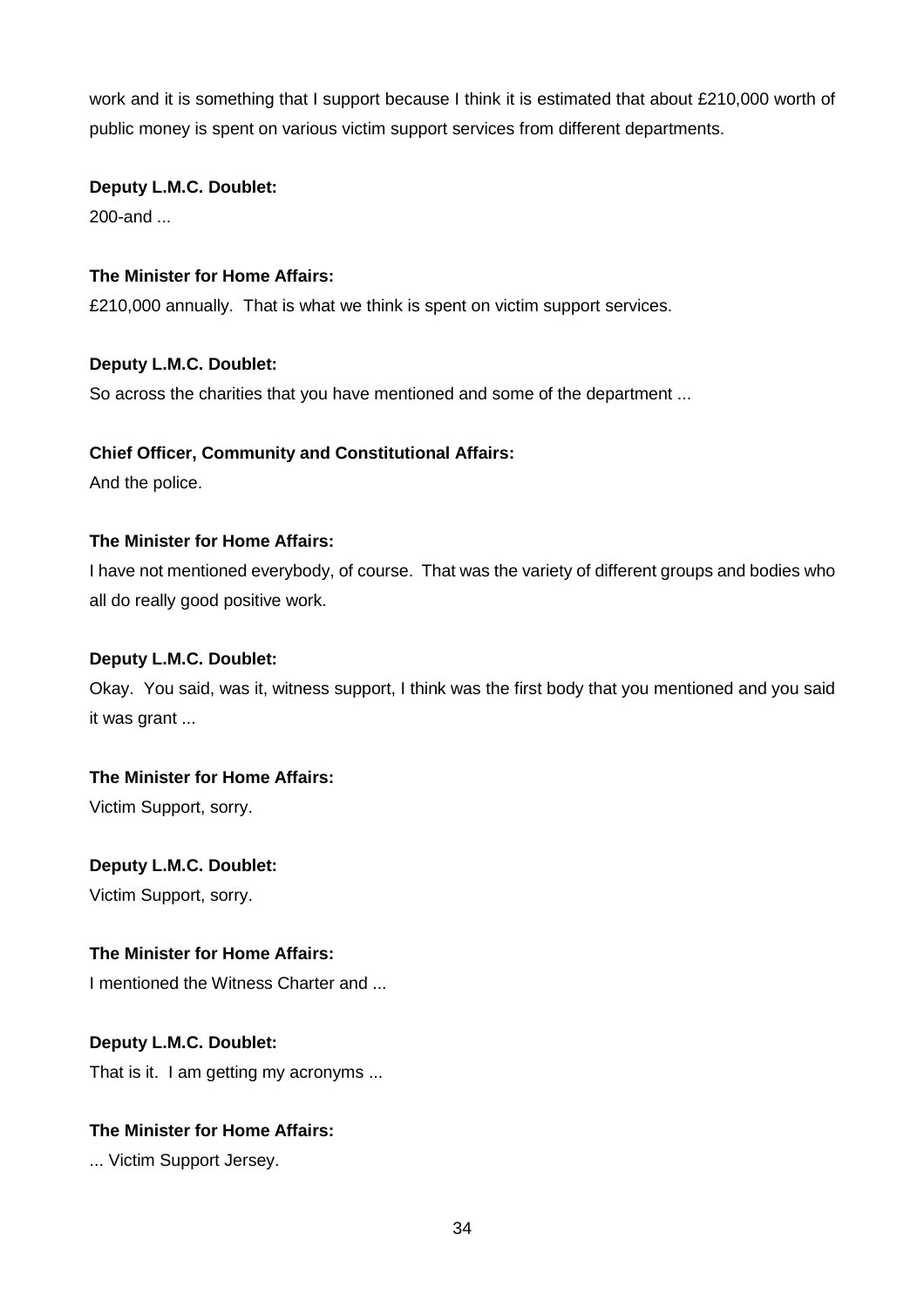You said that was granted-aided, did I hear that correctly?

## **The Minister for Home Affairs:**

Yes, it is a grant-aided charity so part funded.

## **Deputy L.M.C. Doublet:**

Where does that come from?

## **The Minister for Home Affairs:**

The grant will be from the States of Jersey. Victim Support Jersey, I do not think it is from our budget. I am not sure which ... it must be Health and Social Services Department maybe. Jersey Women's Refuge also receive some grant aided funding.

## **Deputy L.M.C. Doublet:**

Do you know if those grants will be maintained for the rest of the M.T.F.P.?

## **The Minister for Home Affairs:**

That is not something that ... I think for 2016 I would presume that would be yes but they are not within our budget.

## **Chief Officer, Community and Constitutional Affairs:**

It depends on the source of the grant. I mean it might be that they are funded through Channel Islands Lottery. It might not be directly from a department; it might be via lottery funds.

## **Deputy L.M.C. Doublet:**

Yes, okay. How do we find out which department? Is that something you could readily find out for us?

## **The Minister for Home Affairs:**

I am sure somebody in our Policy unit would know.

## **Deputy L.M.C. Doublet:**

If there is money coming from departments just so we can follow that up.

## **Chief Officer, Community and Constitutional Affairs:**

Sure.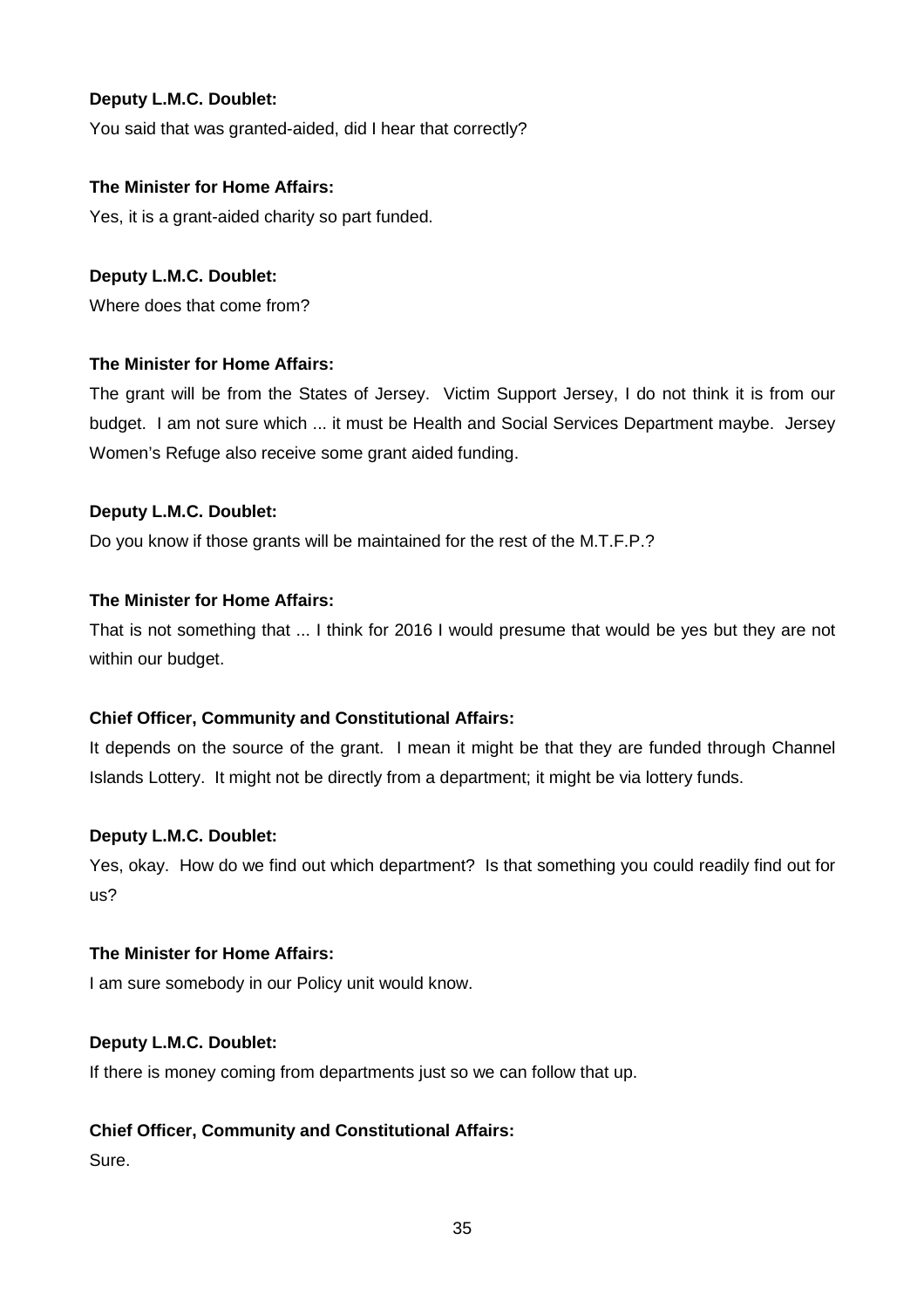Thank you. So these organisations and together with some departmental staff were moving towards a more unified service. What do you think that will look like?

## **The Minister for Home Affairs:**

Well, it is very early days and I would not want any charities to be concerned about what I am saying here because it is very much an internal piece of work, but it is essentially just to simplify and make sure that there is not any duplication within the system because, given the level of funding that is being dedicated and the importance of the work as well, it is absolutely important that victims receive good support. But what we need to understand is whether there is any duplication in the current system or any gaps, because it would be much better to fill gaps rather than duplicate some elements of service and so that is the aim for what is being done at the moment.

## **Deputy L.M.C. Doublet:**

Thank you. Anything you want to add? Okay, thank you for that. Can we move on to question 11, please? This is 1001 Days and, Minister, you have assumed special responsibility for this area. Could you update us on how that is going forward?

## **The Minister for Home Affairs:**

Well, the 1001 Days strategy, it is not a strategy, it is a manifesto that is being relaunched next week and it is a cross-party initiative. Unfortunately I am unable to go because it is ...

## **Deputy S.Y. Mézec:**

Maybe we can go.

## **The Minister for Home Affairs:**

Yes. It is the first day of the budget debate.

## **Deputy L.M.C. Doublet:**

We would much rather be here for the budget debate than have a sandwich.

## **Chief Officer, Community and Constitutional Affairs:**

Fair enough.

## **The Minister for Home Affairs:**

So officers will be going but, yes, sadly not ... but there has been good progress during the year. As you know, the Chief Minister announced his intention to support the 1001 Critical Days manifesto in January, at the Brighter Futures conference and, since that time, a taskforce director has been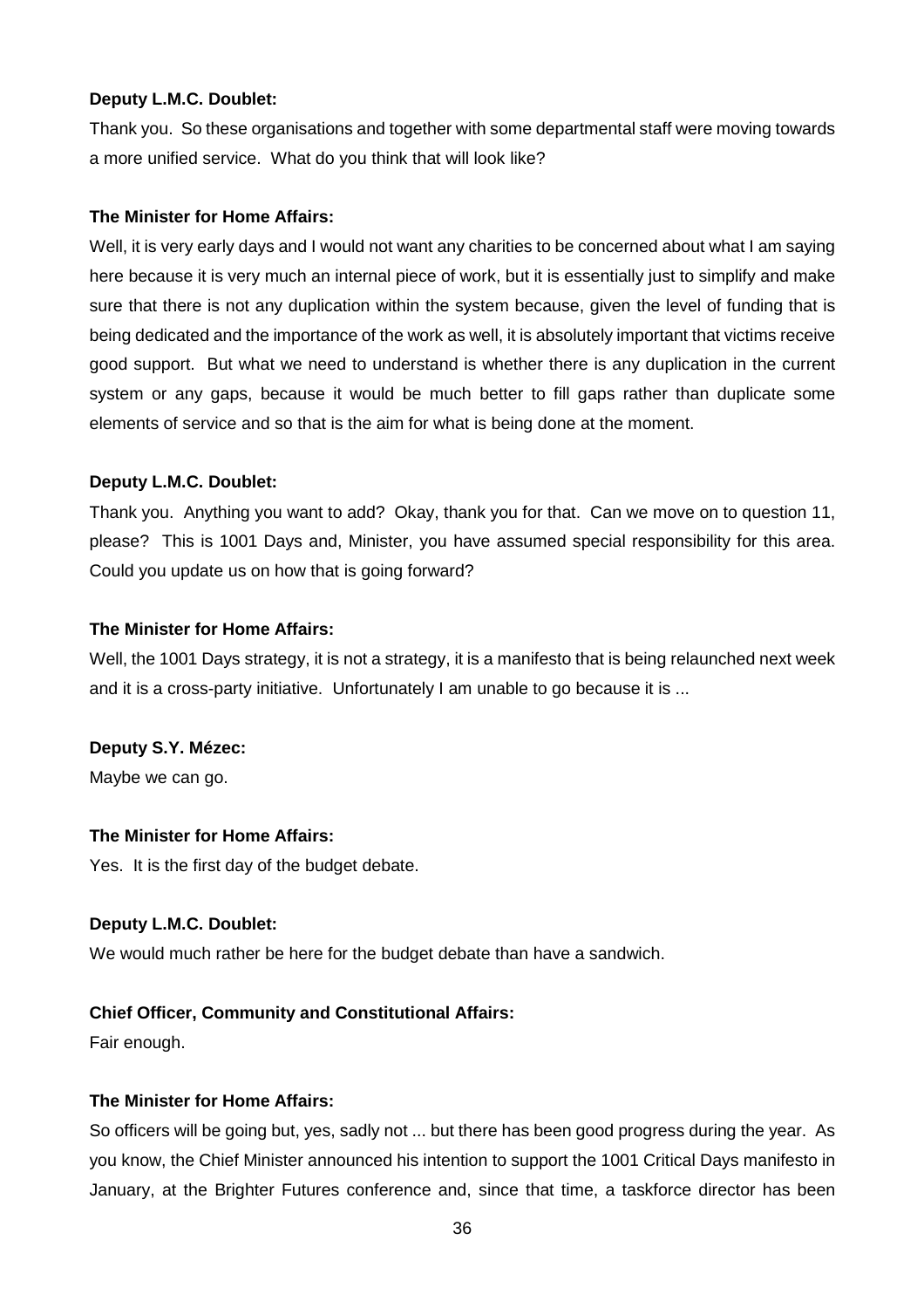appointed who has ... again, it has been a learning piece of work about looking at services that are available in this area and analysing them and finding out whether there are any gaps.

## **Deputy L.M.C. Doublet:**

Is this Dr. Helen Miles? Yes, we had a very good briefing from her. She has given us lots of information.

## **The Minister for Home Affairs:**

Excellent. So that work has been done and the director has identified there is a lot of good practice in this area, particularly the N.S.P.C.C. (National Society for the Prevention of Cruelty to Children). Their Baby Steps Programme recently won a national award, which is fantastic. So it is really good to know but in order to properly fulfil the 1001 Critical Days and our commitment to ensuring that every child has the best possible start in life, there is still work to be done. So the next year will be about putting into place that work to fulfil those gaps, so we will be looking at a perinatal pathway, which is a pathway of care that will ensure that mothers are given proper thought, and we hope to introduce a parent-infant psychotherapy programme which is the key part of that work. Also improvements in antenatal support for both parents and the development of parent champions.

## **Deputy L.M.C. Doublet:**

That sounds very interesting and please keep us updated on those new things. Could I ask about health visitors, please? How many health visitors are there working in this framework or working towards the aims?

## **The Minister for Home Affairs:**

Health visitors are very much on the frontline in this area because they are that key person that a mother would come into contact with. Obviously it is not part of our department, so awkward; well, not awkward but I do not have the exact numbers of people within that service. But what I understand is the work that is being done with them is purely in ensuring that hard-to-reach mothers receive the support and the referrals on to services that they might need.

## **Deputy L.M.C. Doublet:**

From what you have seen working on the 1001 Days, does Jersey have enough health visitors at the moment?

## **The Minister for Home Affairs:**

I do not feel that I am particularly well placed to answer that question but I think that what we do need to ensure is that everybody, every parent, from conception to the age of 2 receives the best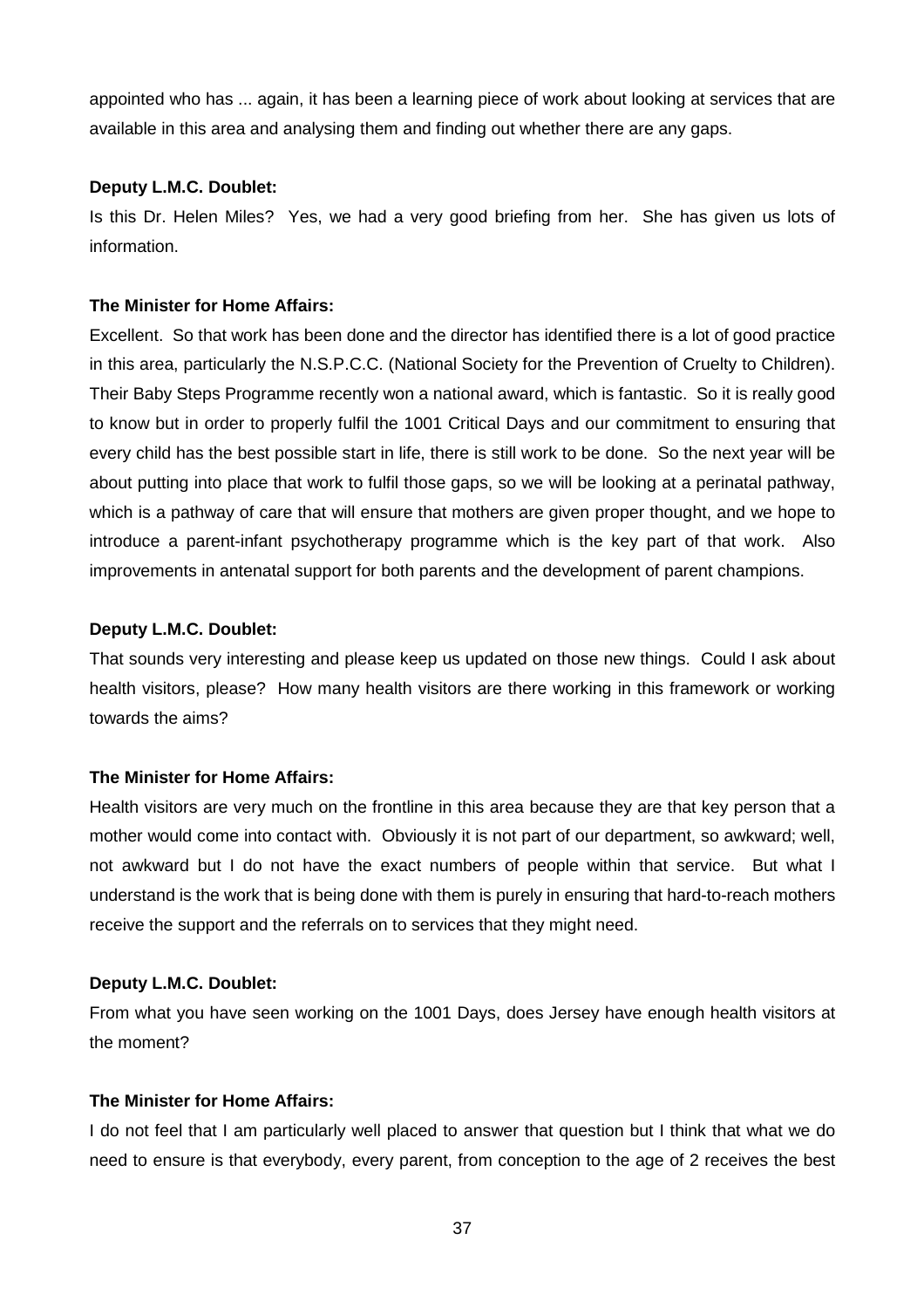possible support that they can for themselves and their child in order to give the best possible chances in life.

## **Deputy L.M.C. Doublet:**

Would we be able to maybe speak to Dr. Miles about this issue, if she could maybe update us?

## **The Minister for Home Affairs:**

Yes, of course.

## **Chief Officer, Community and Constitutional Affairs:**

I will mention to Dr. Miles that you are interested in the number of health visitors and she can find the answer for you.

## **Deputy L.M.C. Doublet:**

Yes, and if there will be any increase given the focus on 1001 Days. Thank you.

## **Chief Officer, Community and Constitutional Affairs:**

Yes, I will mention that to Dr. Miles and then when you next meet with her hopefully she will be fully equipped.

## **Deputy L.M.C. Doublet:**

I have got quite a list of supplementaries for this one. I will see which ones you can answer because the 1001 Days initiative is so broad, is it not, so part of it is obviously about health. Is there anything being done to tackle obesity in young children through the 1001 Days initiative?

## **The Minister for Home Affairs:**

There is a separate piece of work going on within Health and Social Services about obesity. I completely agree with you that it is a very important area, but 1001 Days is more about the developmental side of an infant's life, to ensure that the synapses in the brain are properly developed. Yes, it is about that bond, the attachment with the parent and the stimulation that baby receives in that critical period of their life to give them the best start. So it is predominantly focused on that area rather than sort of wider health implications. But it all flows from it though, does it not, because there are so many elements; a happy, healthy person is less likely to have obesity problems and less likely, perhaps, to be involved in crime at a later stage, is more likely to achieve in school and be developmentally ready for school when they arrive at the gates for their first day as well.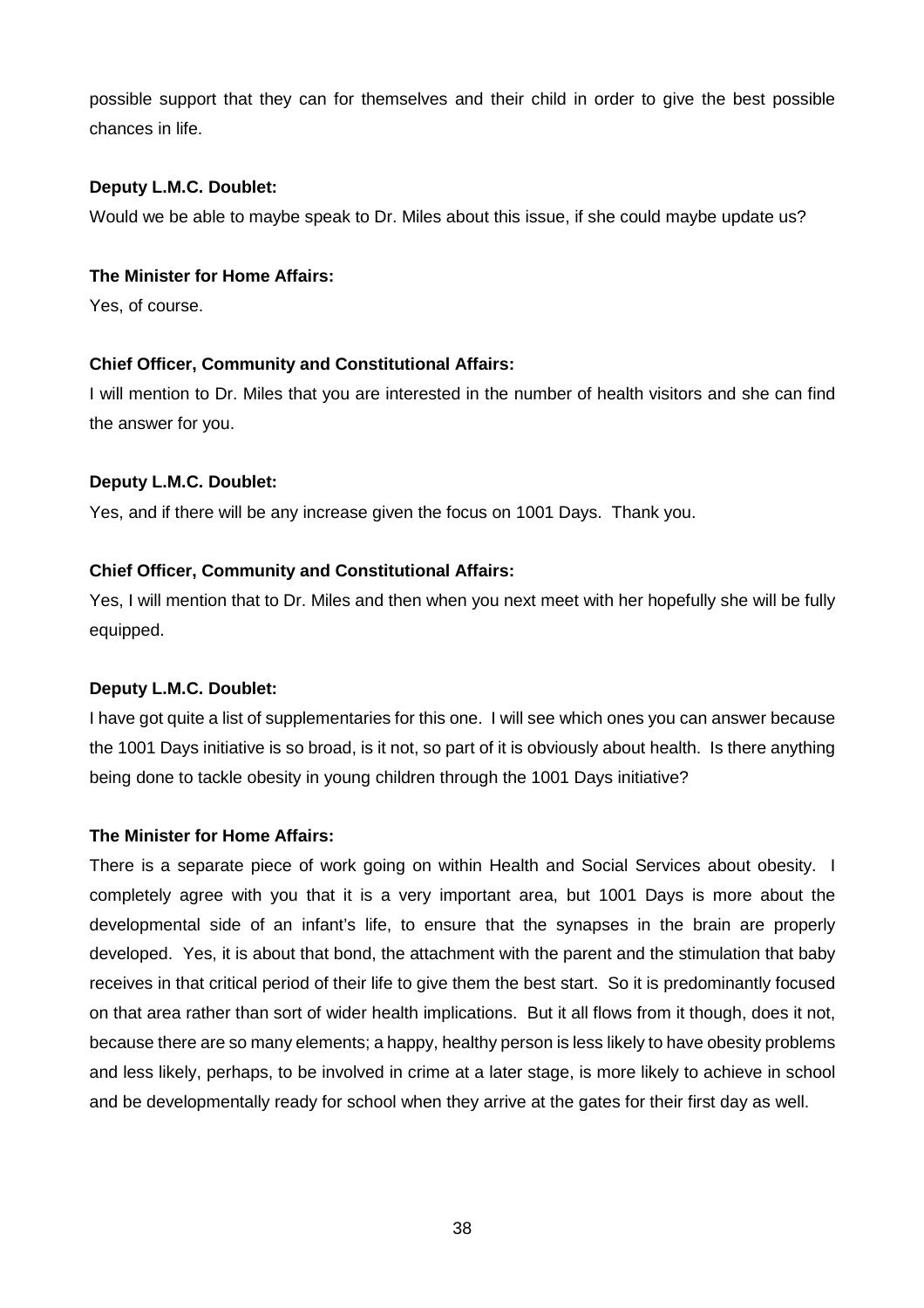I have got quite a few questions on this. So would we help another panel then with drafting the questions in this area? I am just trying to work out how Scrutiny would hold Ministers to account in this area and I know you are the Minister that has responsibility but ...

#### **The Minister for Home Affairs:**

As the political lead I think you are welcome to organise briefings and to channel any questions, but obviously it does have implications in both health and education particularly, so I am happy to work with ... we could perhaps organise a joint meeting if you wish, or ...

## **Deputy L.M.C. Doublet:**

Okay. Well, perhaps we will talk to Dr. Miles about our specific questions and maybe one or 2 other panels so we can get some detailed answers on that then.

#### **Deputy S.Y. Mézec:**

This might sound like a vague question but I hope it is not. With this 1001 Days manifesto how will you measure success? So you are in office as Minister for Home Affairs for at least 2 and a bit years, or whatever it is now, at the end of that how will you measure if your actions regarding 1001 Days have been a success? Do you have benchmarks that you are setting?

## **The Minister for Home Affairs:**

Well, that is a very good question and I do not think it is at all vague. I described the action points that we hope to see over the next year so I guess success will be measured in whether we start to deliver those and the hope is that we most certainly will. It is a very much a long-term project I think and it is something that transcends political terms because I see that the benefits will be in those first days at school. They will follow a person through their lives really because, if they have a good start in life and a good attachment with their parents, then they should succeed and be a wellrounded person in the future.

## **Deputy S.Y. Mézec:**

The Income Distribution Survey showed that a third of children were living in relative low income. There was no breakdown in terms of how old the child is there. Do they stop at 18 or what breakdown is specifically for kids who are in that 1001 Days? Will that be something that will be taken into account then in terms of what measures you seek to implement to have a focus on putting forward policies? How much the Home Affairs Department itself can do might be limited. But in terms of what pressure you might put on to other departments to make sure that there is a focus, not just that children in families who may have parents who can dedicate time to them but families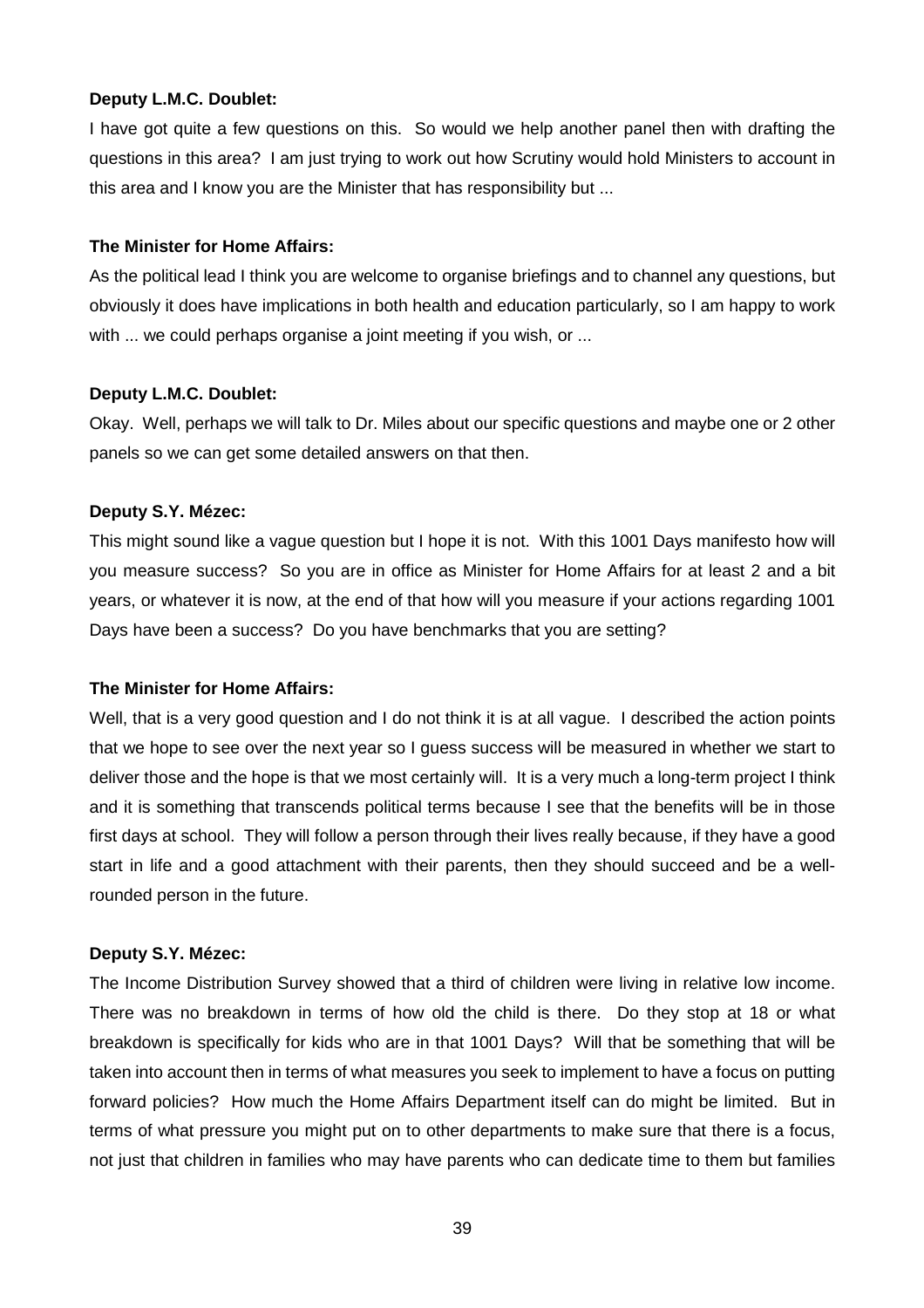who are having to work more than one job and do not have resources and are struggling to pay rent and are stressed or whatever, will be there be a particular focus on those people?

## **The Minister for Home Affairs:**

I mentioned hard-to-reach families who perhaps might, for some reasons, be in that group as well.

[15:00]

I think the emphasis is very much on ensuring that they receive assistance and attention, absolutely. It is something that affects all people. So strong attachment and proper development can happen in any family with any background but particularly there should be a focus on the hard to reach families and there will be.

## **Deputy L.M.C. Doublet:**

I think the charities at the Bridge work to reach those families. Will the funding be increased to the Bridge so that it can reach more families?

## **The Minister for Home Affairs:**

That is part of the next steps to figure out where we can find the funds to move forward. There are some philanthropic groups in the Island who have a particular interest in this area and so we are hoping to collaborate with them and we are extremely grateful for the commitments that we can see from the community at large which is fantastic.

## **Deputy L.M.C. Doublet:**

So you can envisage then some expansion of those services, either through these philanthropic groups and is there a possibility that more government funding might go towards those charities at the Bridge?

## **The Minister for Home Affairs:**

Well, as you know the M.T.F.P. 2 edition, the second part ...

## **Chief Officer, Community and Constitutional Affairs:**

M.T.F.P. 2 edition, apparently.

## **The Minister for Home Affairs:**

... is underway but we are trying within our own area to see if there are some efficiencies that could be made or some changes that could be made in order to release some funding also, because it is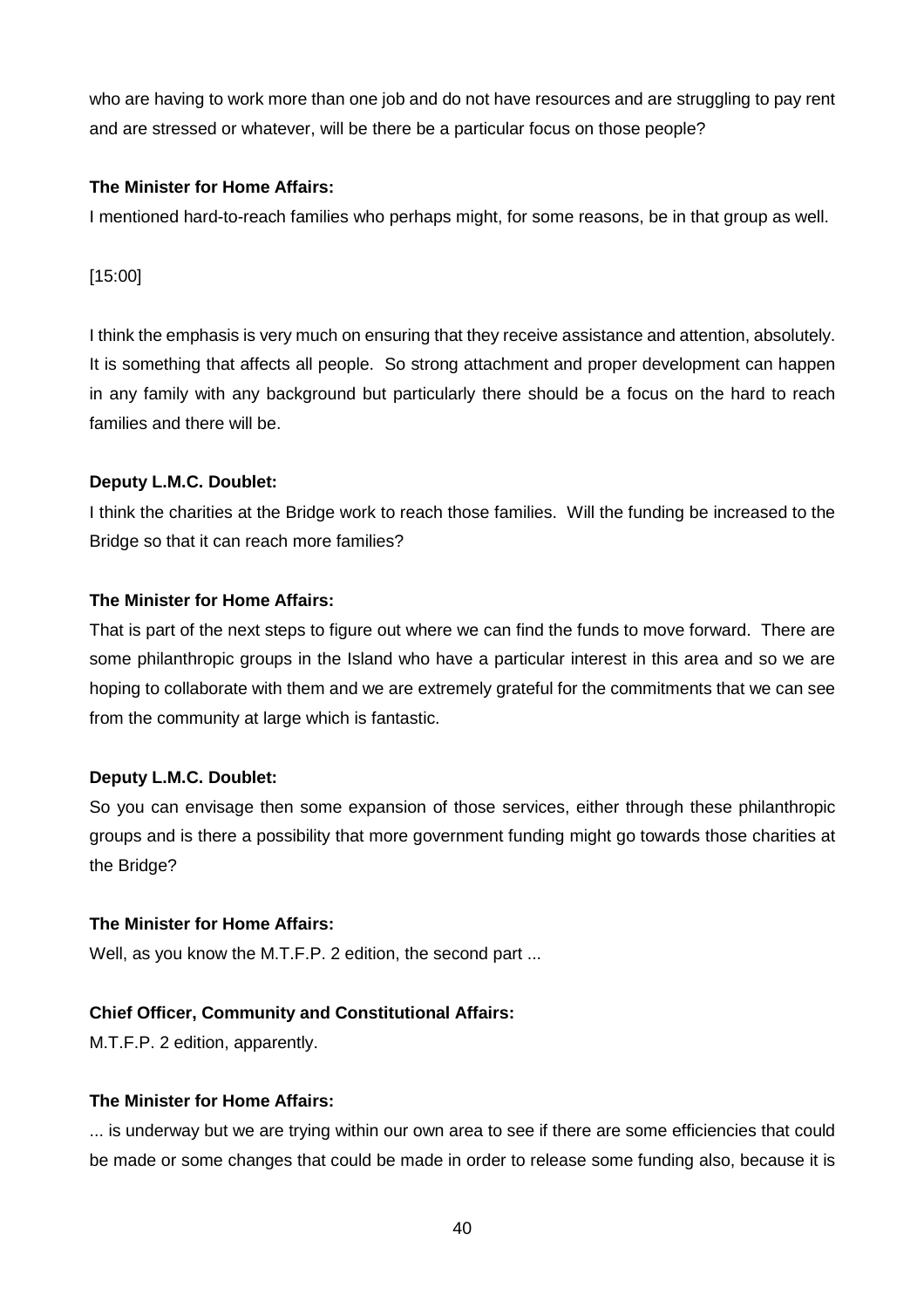very difficult to make a commitment without bringing some funding online. But that is right, because they will be underway at the moment.

## **Deputy L.M.C. Doublet:**

Okay, and perhaps we could get updates on that as we go along.

## **The Minister for Home Affairs:**

Would be very happy to. Singing it from the rooftops.

## **Deputy L.M.C. Doublet:**

We are just over 3.00 p.m. now so ...

## **Deputy S.Y. Mézec:**

There is only one question left.

## **Deputy L.M.C. Doublet:**

Yes, I will move on from that but we will maybe have to come back maybe via a briefing for some further information on 1001 Days.

## **The Minister for Home Affairs:**

Sure.

## **Deputy L.M.C. Doublet:**

Okay, final question then. This is number 13 on my sheet. We did talk about the prison during the M.T.F.P. and you mentioned some regime changes, I think. One that you mentioned was prisoners would be in their cells for an extra hour a day. Has that happened? Have any other regime changes happened and how is it going?

## **The Minister for Home Affairs:**

That is due to start at the beginning of January; that change. It has been a process that has been developed with the Prison Officers Association and everybody has made great efforts to work together to bring that about and I am very grateful to them for their support and understanding.

## **Deputy L.M.C. Doublet:**

How do the prisoners feel about it?

## **The Minister for Home Affairs:**

Well, we have not received any negative feedback.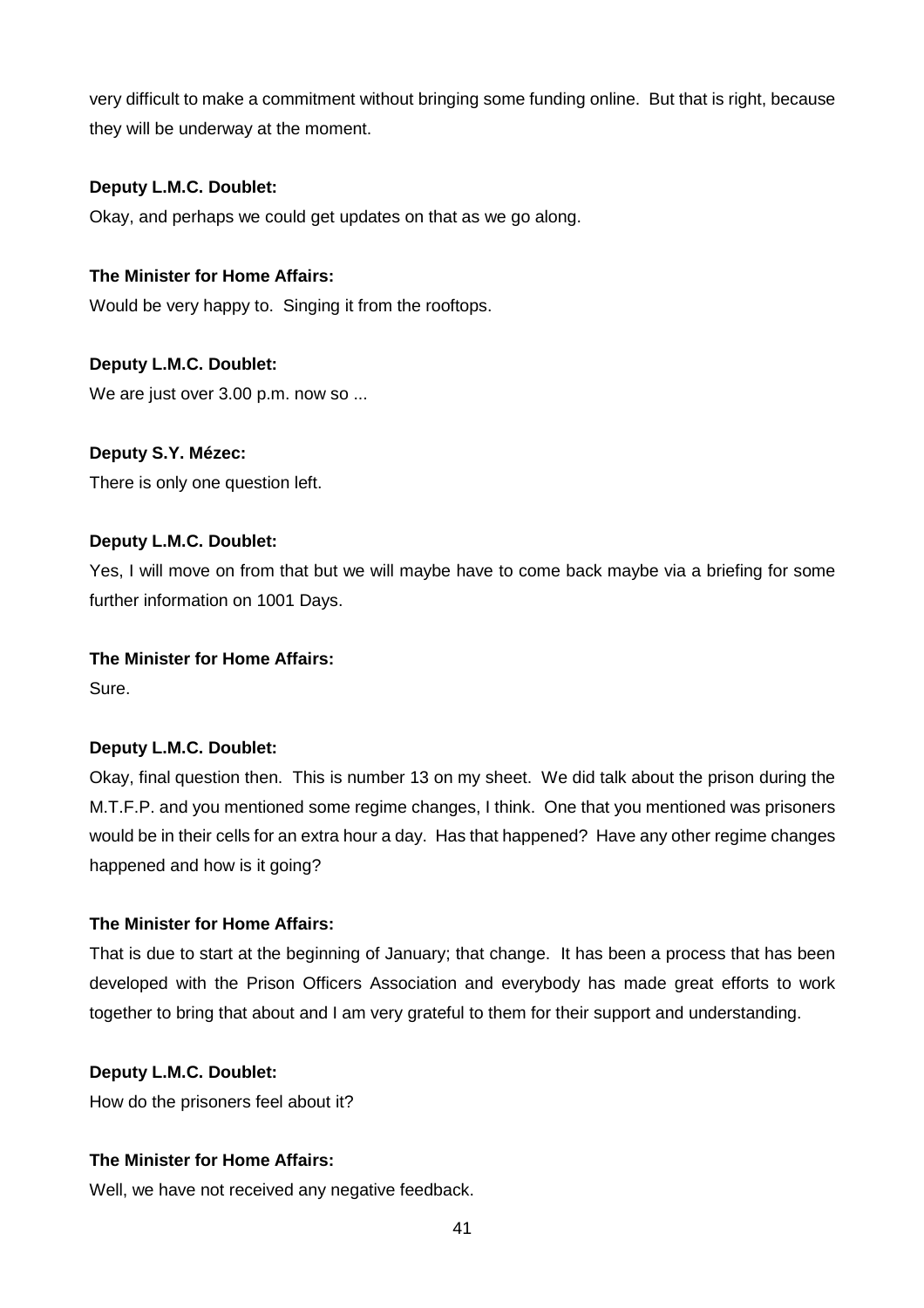#### **Chief Officer, Community and Constitutional Affairs:**

No. I mean one of the concerns expressed was around access to the telephone system because it is traditionally that time in the evening where prisoners have to wait in turn in order to use the phones that are available, but there is some new investment going into a new prison phone system and the intention is that, before the new regime is introduced, then additional phones will be installed to increase the total number of phones available so that prisoners do not have to queue for such a long period to get access to a phone. They will be able to get access to a phone more quickly, and the new infrastructure to enable that is just about to be installed. Then there will be a second phase which will provide all of the detainees with in-cell access to P.I.N. (personal identification number) operated phone systems so they will not have to queue at all. We are hoping that that should ease one of the main concerns that was expressed.

#### **Deputy L.M.C. Doublet:**

Okay, thank you. The Chief Officer of the Prison I think stated that the budget was very tight in the prison, which obviously is why these machine changes have been necessary. I wanted to ask about best practice in terms of prison provision. Do you feel that we are meeting best practice standards in Jersey for provision or could we be doing better if there was more funding?

#### **Chief Officer, Community and Constitutional Affairs:**

My own sense, and I have not got an independent report looking at this so it is just my sense, is that we are doing very well against the kind of best practice around the British Isles. We had some quite strong recommendations from Her Majesty's Inspector of Prisons last time they visited and the majority of those, particularly those relating to prisoner rehabilitation and treatment, have been implemented. I think that my sense is that our Prison Governor is doing a really good job with the Prison Association to deliver necessary efficiencies and savings in the overall cost of the prison while still following the guidance from the Minister, which was that the Ministers very much wanted the whole treatment, rehabilitation and training regime to be maintained even though some of the funding still had to be reduced. I think that the governor, the Jersey Prison Association and prisoners themselves have done a really great job up there. I think that I would, in many ways, rather have our prison than some other prisons around the British Isles where the solution to very deep budget cuts, particularly in the Ministry of Justice in the U.K. and elsewhere has been to tighten up on the regime in a way that has been quite challenging. The U.K. is finding new solutions to that challenge now. The latest thing they announced is that they were going to sell certain city centre prisons in order to build new more efficient facilities in cheaper areas. So they are using options like that which are not available to us but I think that, out of the available options, my sense is that the Governor and the prison staff have absolutely prioritised the right things and that the prison is undoubtedly in a much better shape than it was a few years ago. I feel very confident when we have external